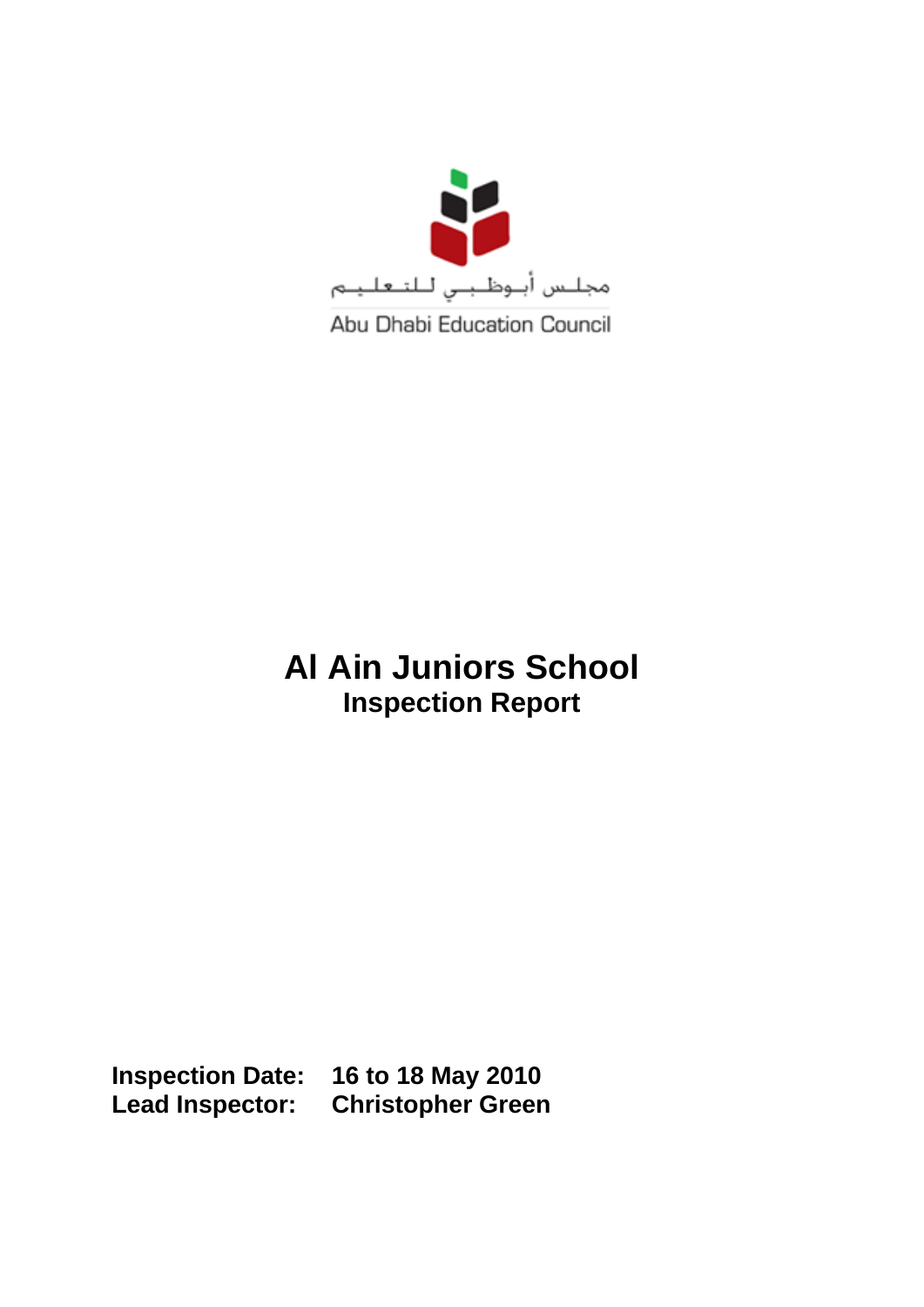#### **General Information**

| <b>Inspection Number:</b>         | 44                                                                                   |
|-----------------------------------|--------------------------------------------------------------------------------------|
| Type of School:                   | Private                                                                              |
| <b>Number of Students:</b>        | 2632                                                                                 |
| Age Range:                        | 3 to 21                                                                              |
| Gender:                           | Mixed                                                                                |
| Curriculum:                       | <b>CBSE, British &amp; Ministry of Education</b>                                     |
| Proprietor or Chair of Governors: | Mr Khamis Obaid Hamarain Al Dhahery                                                  |
| Principal:                        | <b>Mrs Tanveer Arshad</b>                                                            |
| <b>School Address:</b>            | Al Ain Juniors School, Site No 1424, Post Box<br>No 80718, Falaj Hazza, Al Ain, UAE. |
| Telephone Number:                 | 03-7810043                                                                           |
| Fax Number:                       | 03-7810058                                                                           |
| E-Mail Address:                   | info@alainjuniors.com                                                                |
| Date of Previous Inspection:      | <b>None</b>                                                                          |

### **Inspection Team**

Mr Christopher Green (Lead Inspector)

Mrs Anwar Al-Sarhi

Mrs Bogusia Matusiak-Varley

Mr Clive Dunn

Mr Peter Jones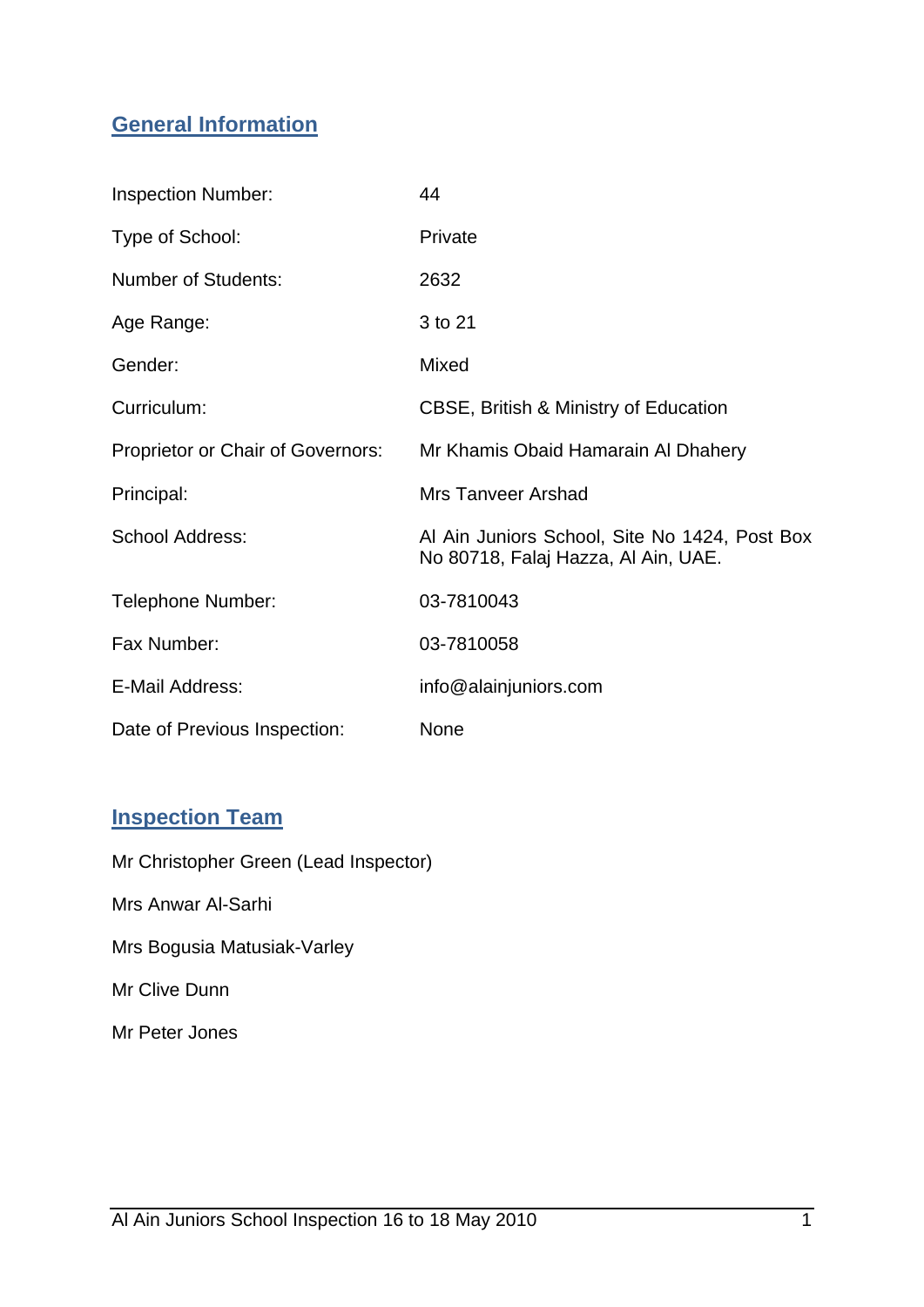#### **Description of the School**

The school was established in 1989 on a site in the Falaj Hazza school zone on the outskirts of Al Ain. It is in the process of registering as a part of the AJ Group of schools. The AJ Group consists of Al Ain Juniors School itself, with its British system of 1232 students and the Indian system with 1416 students including the joint kindergarten. In addition, the group has the Hope Centre, which serves students with special educational needs and works closely with Al Ain Juniors School and Zakher Private School. Provision is managed in this context because of the increased range of services that the group makes available to students across the community.

Students come mainly from India, Pakistan, Egypt, the Philippines and the Sudan, with a small minority from Bangladesh and other countries. About 70% of students are Muslim, 25% Arab and a very small minority is of United Arab Emirates (UAE) heritage. There are 392 children in the kindergarten grades, 1265 students in primary Grades 1 to 5 and 976 students in secondary Grades 6 to 12. The curriculum is based upon the Cambridge Junior Programme, Checkpoint and Cambridge International Examination courses and the Indian Central Board of Secondary Education including the XSEED programme for the primary grades. The British and Indian systems run in parallel, parents opting for the curriculum of their choice mainly on the basis of the intended future educational destination of their child.

Admission is open with preference given to the siblings of students already attending. An annual capital fee of AED 500, plus charges for books and uniform, is payable in addition to tuition fees. Annual tuition fees range from AED 4950 in the kindergarten to AED 9680 in the upper grades. Teacher salaries range from AED 24,000 to AED 63,000 per annum; salary increments range between AED 200 and AED 500.

#### **Key for Inspection Grades**

- **Grade 1** Outstanding
- **Grade 2** Very good
- **Grade 3** Good
- **Grade 4** Satisfactory and improving
- **Grade 5** Satisfactory and stable
- **Grade 6** Satisfactory but at risk
- **Grade 7** Unsatisfactory
- **Grade 8** Very unsatisfactory
- **Grade 9** Poor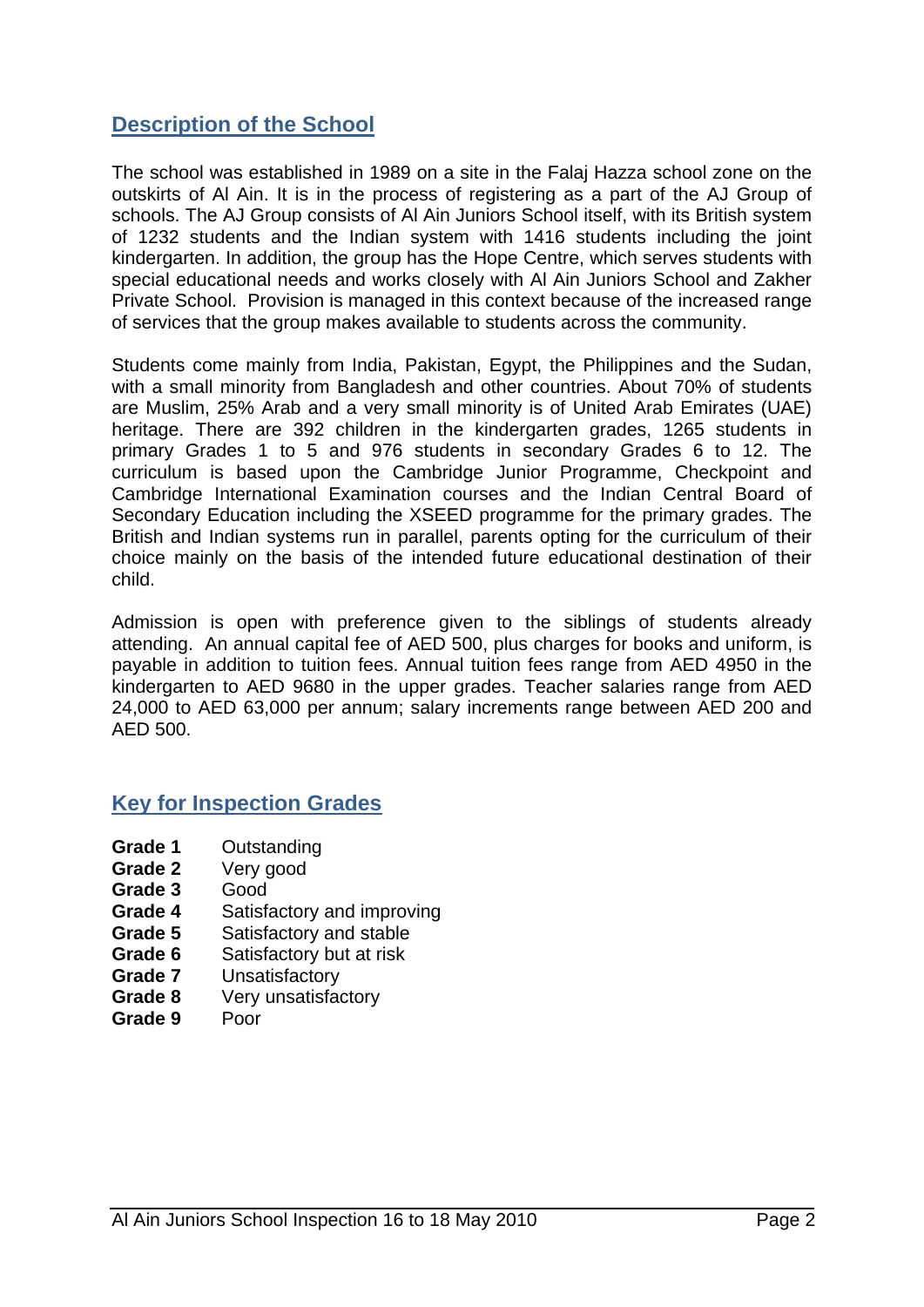#### **Overall effectiveness of the School** *Grade 4*

This is an improving school with a number of good features, which serves students from the local Indian, Pakistani, Filipino and Arabic communities well. It is making good progress in meeting its aim 'to imbibe young people to be high achievers with extraordinary determination, to set right goals in areas of education, morality, attitudes, ethics and values'. Teachers' good subject knowledge and commitment to ensuring good examination results accelerate students' progress in the secondary department. By Grades 10 and 12, standards in English, mathematics and science are high, being above those reached internationally by students following similar English and Indian curricula and examinations. Standards in the primary department are broadly in line with age-related expectations. Amongst the strongest features are the above average outcomes brought about by highly effective teaching in the advanced level subjects; very good personal development of students and exceptionally good protection, care, guidance and support. The drive, enthusiasm, visionary leadership and high professional commitment of the principal and the support she receives from senior colleagues and members of staff are key features of the school's success.

Children in kindergarten make satisfactory progress in learning to read, write and use number skills, but there are missed opportunities for them to learn through wellstructured play. Lesson content is not well thought out to cater for what happens when children have finished the main objective. This results in more-able children not being sufficiently challenged. Teachers are not yet involved in close observations of how young children learn, so do not use assessment information to plan the next steps of learning. Satisfactory progress continues through Grades 1 to 5 but with similar shortcomings in assessment. Progress in information and communication technology, social studies, Arabic and Islamic studies is similar to that in the other subjects. By the time the students are due to enter the secondary department, they have the necessary basic skills to continue successfully. However, teachers from kindergarten to Grade 5 do not use results from assessments to inform planning and adjust their lessons to match students' different levels of ability and increase their rate of progress. Students' independence in learning is not sufficiently evident. In secondary grades, progress accelerates and is at least good, although it remains at a satisfactory rate in Arabic for those who do not have Arabic as their first language. In English, mathematics and science subjects, particularly effective teaching leads to at least very good outcomes in Grades 10 and 12. These are illustrated by above average examination results, students' highly responsible behaviour and mature personal development.

During their time at the school, students grow in self-confidence and develop a firm sense of responsibility. They enjoy school and are extremely positive about it. Exceptionally good relationships underpin and reflect their strong moral development. Students value each others' opinions and beliefs. Within this supportive environment they develop a thorough understanding of the different cultures represented within the UAE and demonstrate respect of its heritage and culture. Assemblies are highly creative as students lead these events with drama sequences that convey important messages about human character and social situations. Students have good practical understanding of how to live safe and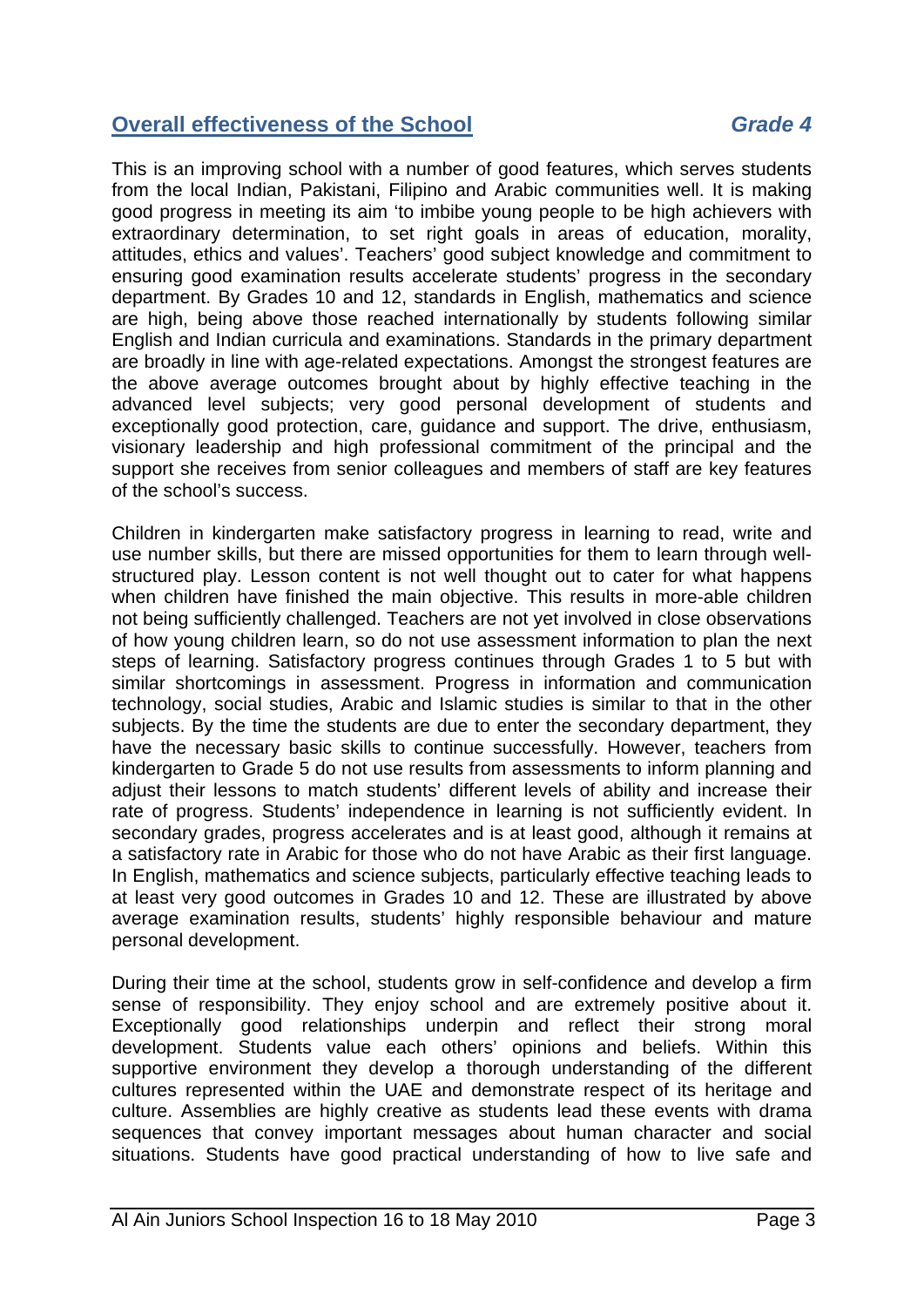healthy lives. The school council has a high presence around the school. Individual council members understand the qualities they need to develop if they aspire to one of these positions and be successful. Students are developing skills and qualities that will support them in their future lives. There is a real maturity and growing sense of collective responsibility exhibited by the senior students.

Teaching and learning is satisfactory overall. Teaching is satisfactory in most primary classrooms and often very good in the secondary grades. Throughout the school, teachers have good subject knowledge and positive relationships with their students. However, too few opportunities exist for students to develop their skills of independent research and where teaching is only satisfactory, the range of teaching strategies chosen is too narrow. Children make a sound start to their learning in kindergarten because they are helped to settle quickly and receive good care and attention. Teachers are diligent and make sure that their students make steady progress in the basic skills of speaking, listening, reading, writing and arithmetic and their personal development, through Grades 1 to 5. However, learning intentions are not sufficiently well defined for the different groups of learners in kindergarten and primary grades. Nevertheless, teachers' skills are improving and shortcomings are being tackled through in-service training and the feedback teachers receive. In the secondary department, teaching in English, mathematics and the science subjects is often very good. This is because the teachers question and check the students' levels of understanding and adjust the pace of their lessons accordingly. As a result, students make very good progress. Time is found to give individuals and small groups of students focused academic help during and in-between the lessons.

The curriculum is satisfactory and is broad and relevant. However, in kindergarten it is not sufficiently well planned or organised to ensure that children have enough opportunities to practise what they have learnt in play situations. In primary and secondary grades, the curriculum for English, Arabic, Islamic studies, social studies and mathematics is well provided. There is a good balance of subjects, which contributes to the development of students' personal qualities and academic success, although too little time is allocated to social studies in Grades 1 to 3. Through secondary grades, learning intentions are clearly specified. Students gain a generally good command of English and become increasingly confident and fluent in a second language. Challenge is routinely provided by making good use of reliable textbooks which are supported by additional learning materials prepared by teachers. Good and effective use is made of external examination syllabuses in planning teaching. The school supports senior students well in helping them choose courses and qualifications well suited to their needs and relevant to their higher education destinations. The use of assessment in secondary grades supports students well, which is why progress accelerates. Students are rightly proud of their wider successes across the curriculum.

The protection, care, guidance and support provided are very good in the opinion of almost every stakeholder group. Students enjoy school and feel safe. They show trust and respect for the adults who teach and look after them because the adults treat them with dignity and are genuinely concerned about their welfare. There are clear codes of behaviour with rewards and sanctions that are properly understood, resulting in consistent application. Arrangements made for students' medical care are very good. The school assigns a high priority to the welfare of students in policy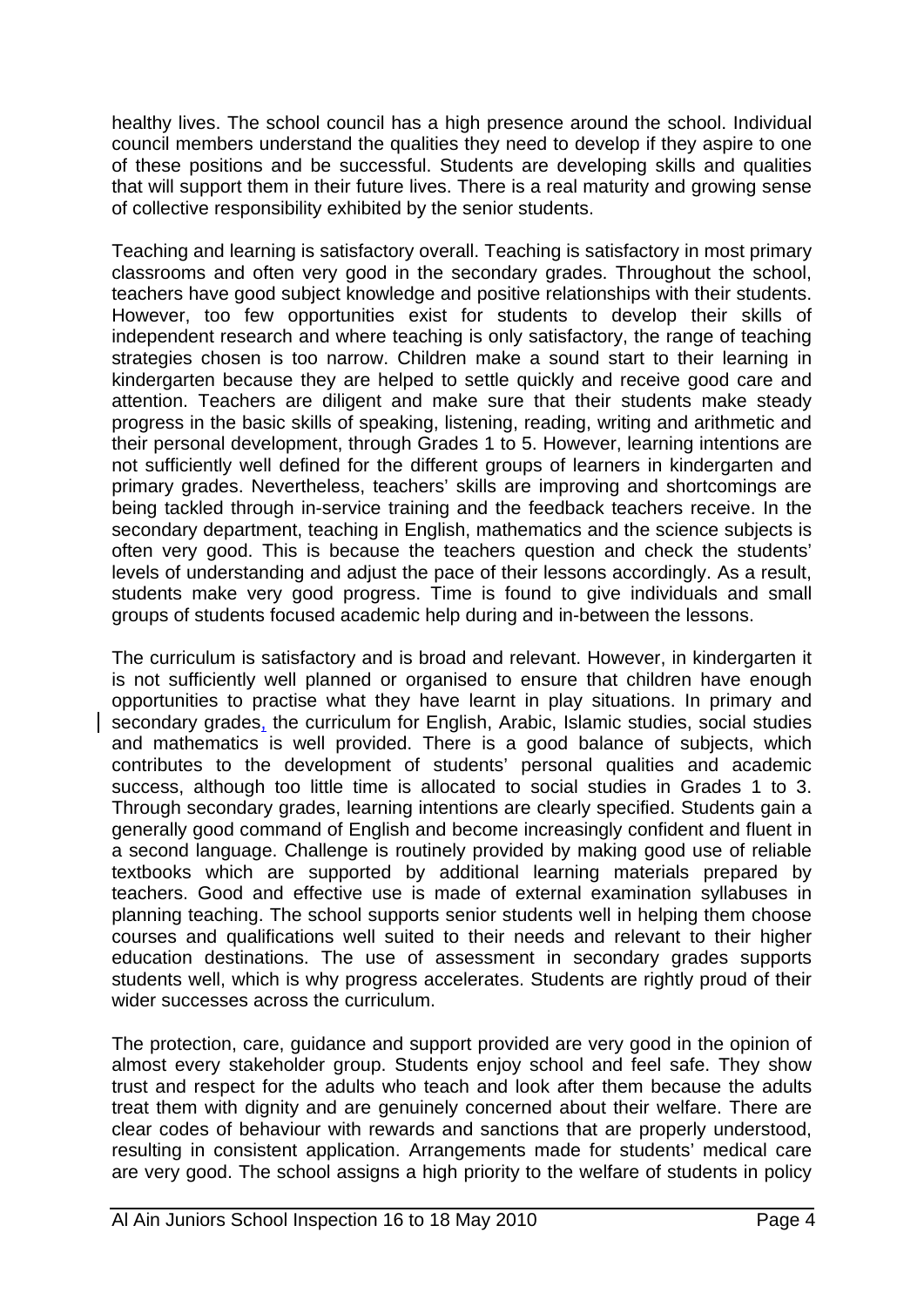and practice. Highly efficient administrative staff ensure that the systems established meet requirements and are effective in meeting the needs of students and staffs. The site is secure and reception arrangements are very well managed.

The school is a safe and pleasant environment. The buildings are satisfactory and improving and are structurally sound. Plans are in place for a range of ambitious developments, but ranking of priorities has not yet been itemised. The airconditioning is loud in some classrooms and results in listening conditions. The libraries are adequate and pleasant spaces, as are the science laboratories, which contribute well to the high standards attained in science subjects. There is no gymnasium or swimming pool, which limits physical education to the assembly halls and outdoor spaces such as the grassed pitch.

There is a satisfactory range of resources. Teachers are both qualified and competent. Modern technological equipment is used well, but there is not enough of it. Textbooks are adequate and teachers produce a wide range of support materials. Books to promote research and resources such as dictionaries, thesauruses and small mathematical equipment in classrooms are too few. This limits the students' capacity to be independent. There are clear procedures for the safe use of resources. Routines are carefully thought out and good standards are maintained. Prayer room facilities are available for boys and girls.

The principal's insightful leadership and long commitment has brought the school to where it is today. She has the necessary qualities to lead and manage this large allage school very successfully and this is what she has achieved. As the founder principal she knows the school really well and inspectors broadly agree with the main aspects of the school's own self-evaluation of its performance, including that of the students' high achievements in the secondary grades. These are very good, but achievements in the kindergarten and primary grades are satisfactory and improving, rather than very good at this time. Senior staff in secondary grades use good monitoring and evaluation procedures but have not yet developed these to measure the school's performance against international benchmarks. The focus the principal and her team have brought to meeting the needs of students through high professionalism and hard work shines from the school community. The school is outward looking, has an international philosophy and excellent administrative structures. Fees have been kept to an affordable level. School development planning is ambitious and reflects the principal's vision to provide good education for a broad spectrum of young people. Parents are very supportive of the school. Information about their children's progress is regularly communicated. Open communication has helped build the school's good reputation in the community. As one parent remarked, "The principal and staff have been tireless over many years to improve things here to the highest levels. The work of the school is clearly appreciated by students, parents and staff alike".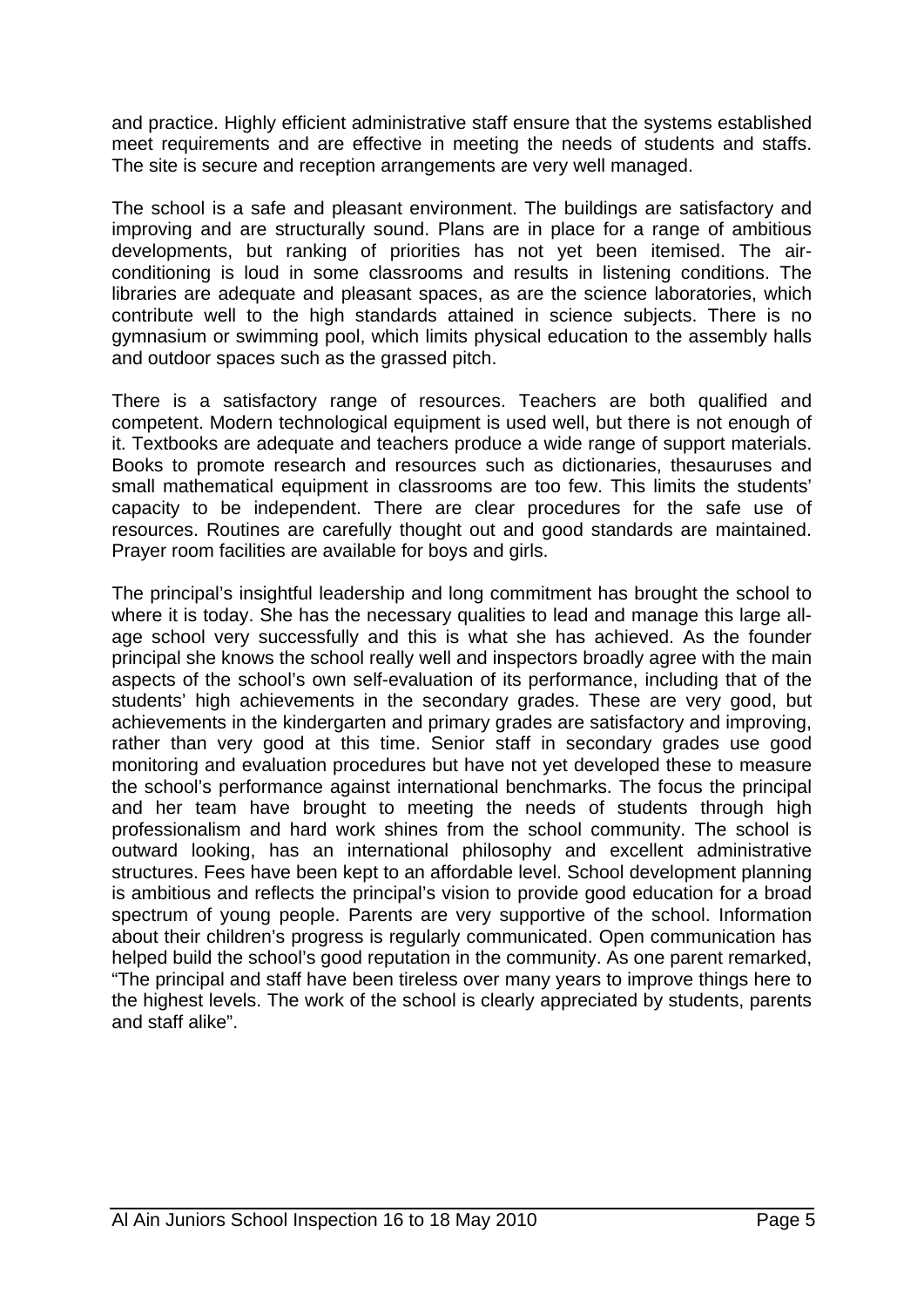#### **What the school should do to improve further:**

Raise standards and the rates of children's and students' progress in kindergarten and Grades 1 to 5 by:

- implementing a range of consistent assessment procedures and evaluating their impact on standards and progress
- establishing a baseline of students' performance on entry to Grade 1
- ensuring assessment results are used consistently in the planning of lessons so that the needs of different groups of students are met precisely
- comparing the performance of students at the end of Grades 2 and 5 with international data available from the Cambridge Junior Programme and standards in the British and Indian curricula, including those using the XSEED programme

Improve the quality of learning and teaching in the kindergarten and Grades 1 to 5 by:

- sharing best practice so there is more good teaching and more-able students are more effectively challenged
- creating more opportunities for students to develop their skills of independent learning and take initiative through a range of extension activities including the use of information and communication technology
- providing more opportunities for kindergarten children to learn through structured play making the curriculum more exciting, practical and technological

Sharpen the existing good quality monitoring and evaluation in the secondary department by:

- analysing statistical data about the aggregated performance of results in CBSE for Grades 10 and 12 in comparison with other schools in Abu Dhabi, the UAE, the Gulf States and India
- refining similar comparisons to those for CBSE for results in IGCSE, GCE O level, AS and A level with examination results in Abu Dhabi, the UAE, the Gulf States and England

Accelerate planned developments by ranking priorities to improve buildings, premises and resources over a specific and realistic timescale, for example in making improvements to computer technology, library learning resources, airconditioning units and physical education facilities.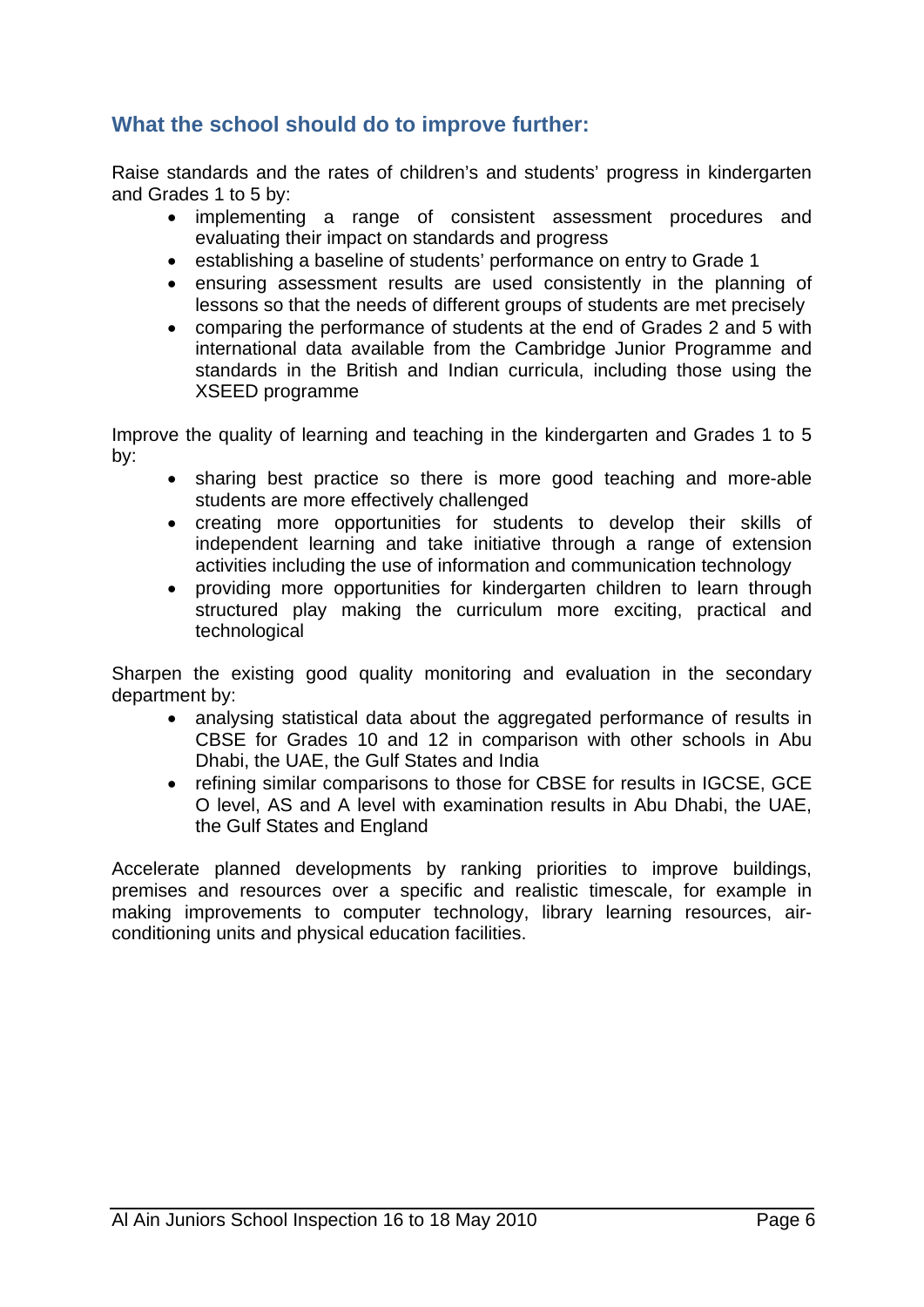#### **Standards and Progress** *Grade 4*

Students make satisfactory and improving progress overall in their academic and personal skills. The standards attained by the time students leave the school are well above average and these standards are maintained year-on-year. Very good teaching leads to some outstanding outcomes in Grades 10 and 12, illustrated by well above average examination results and students' highly responsible behaviour.

Children's progress is satisfactory through the kindergarten and continues through Grades 1 to 5, but there are some missed opportunities to challenge more-able students. Teachers are not yet involved in close observations of how these children and young students learn and as a result do not use assessment information to plan the next steps of learning precisely enough. Standards are broadly average in most subjects, because students reach age-related expectations by the end of Grade 5.

Students learn to socialise, show respect for teachers and kindness to each other. Learning opportunities ensure students make at least average gains in the basic skills of speaking and listening, reading, writing and mathematics. Reading skills are stronger in decoding letters into sounds and words than in levels of understanding. Similar progress is made in mathematics, where basic arithmetic is the strongest element and in information and communication technology. When students enter secondary grades, they secure the necessary basic skills. The reason for slower rates of progress in kindergarten and the primary school is that achievement is not monitored to show comparisons against international expectations. Currently teachers do not use assessment results effectively in planning and delivering lessons and increasing students' independence in their learning.

Throughout the school, Arab students do well in learning Arabic and Islamic studies; other groups make only satisfactory progress in learning Arabic because teaching is not as good. In Islamic studies, examination results are good as is progress within lessons. Their knowledge of Islamic beliefs and practices increase because in the primary department, students can say short Qu'ranic verses and the pillars of Islam and chant songs on different Islamic topics well. As they move to higher grades, their understanding of a model Muslim's behaviours and actions develop as they learn about well-known Muslim leaders and scholars. Lessons help students recite the Holy Quran and many students can recite accurately and with appropriate intonation.

In social studies, examination results are good. Progress within lessons is only satisfactory, but is improving. Students' knowledge of the UAE and their roles as part of this society is increasing. They are aware of the services provided by the government and learn to appreciate them. In higher grades, students develop a secure understanding of Islamic and UAE culture as they study Muslim countries, the Gulf States and discuss their leaders and elements of the region's success.

In the secondary department, progress accelerates in all other subjects, particularly in mathematics and sciences, where standards are high. Progress is good and above average standards in English and information and communication technology. By Grade 10 and 12, standards in English, mathematics and science exceed those achieved by students following similar British and Indian curricula in other countries.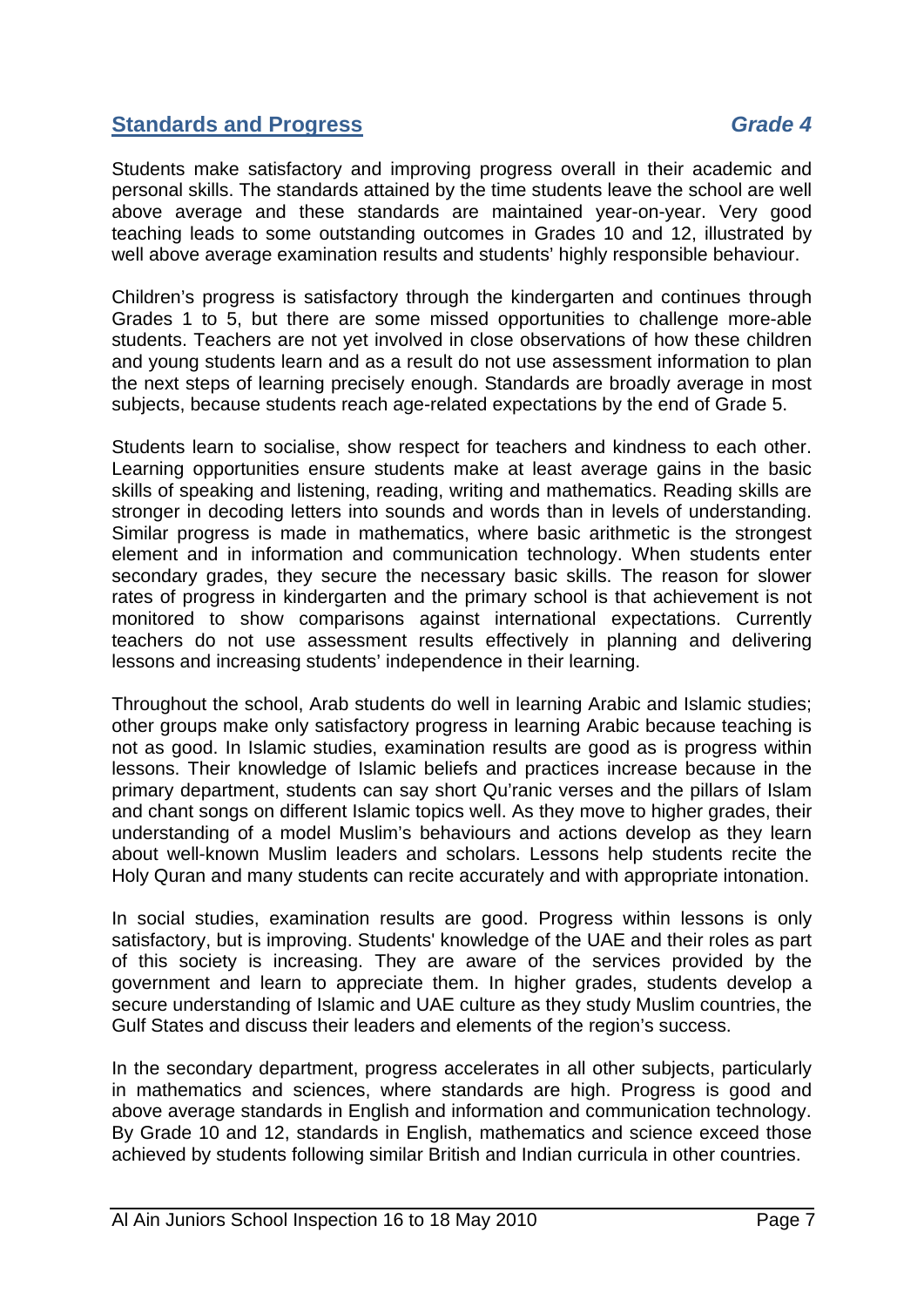#### **Students' Personal Development** *Grade 2*

Students' personal development is very good. During their time at the school, students grow in self-confidence and demonstrate increasingly positive attitudes to their work and community. By the time they reach the secondary department, most demonstrate high levels of commitment, diligence and resilience in their learning. They enjoy school and participate enthusiastically in the opportunities offered.

Throughout the school, students are extremely respectful and supportive of each other in lessons and around the school and clearly enjoy good relationships with staff. They are warm and welcoming to visitors. Positive behaviour and conduct reflects their strong moral development. Students value each other's opinions and beliefs. They are proud of the wide range of nationalities represented within the school's community, many referring to how well everyone from different backgrounds mix well together as a family. As one student in Grade 9 described it, "A sense of unity". Within this rich environment, students develop a real understanding of the different cultures represented within the UAE and demonstrate very good levels of respect for its heritage and culture in discussion, through assemblies and social studies sessions. Students have a practical understanding of how to live safe and healthy lives.

Students make a significant contribution to the smooth running of the school. The school council meets as an impressive and formal body to discuss school matters and individual councillors have a high profile around the school. They help students at transition times, in classes and corridors, during assembly and in calmly dispersing the large number of students who use school transport. Students understand very well the qualities they need to develop if they aspire to one of these positions, by winning elections based on nominations by teaching staff. Head boys and girls, house captains, vice-captains and class captains are just some of the further roles and responsibilities undertaken by willing and capable students. They enhance the lively, uplifting and interactive assemblies, which contribute significantly the development of their personal qualities. Extracurricular competitive, sporting, academic and cultural opportunities are popular with students and they join in well with these when opportunities arise. They participate in many community events and make charitable contributions to the Red Crescent and international relief appeals.

Very good progress is made by students in developing vital skills and qualities that will support them in their future lives. This is due to a combination of their strong personal development and the high level of challenge in many lessons as students reach senior grades. They are confident, articulate and present themselves well. There is a real sense of maturity and collective responsibility amongst older students, which prepares them very well for their next stages of learning.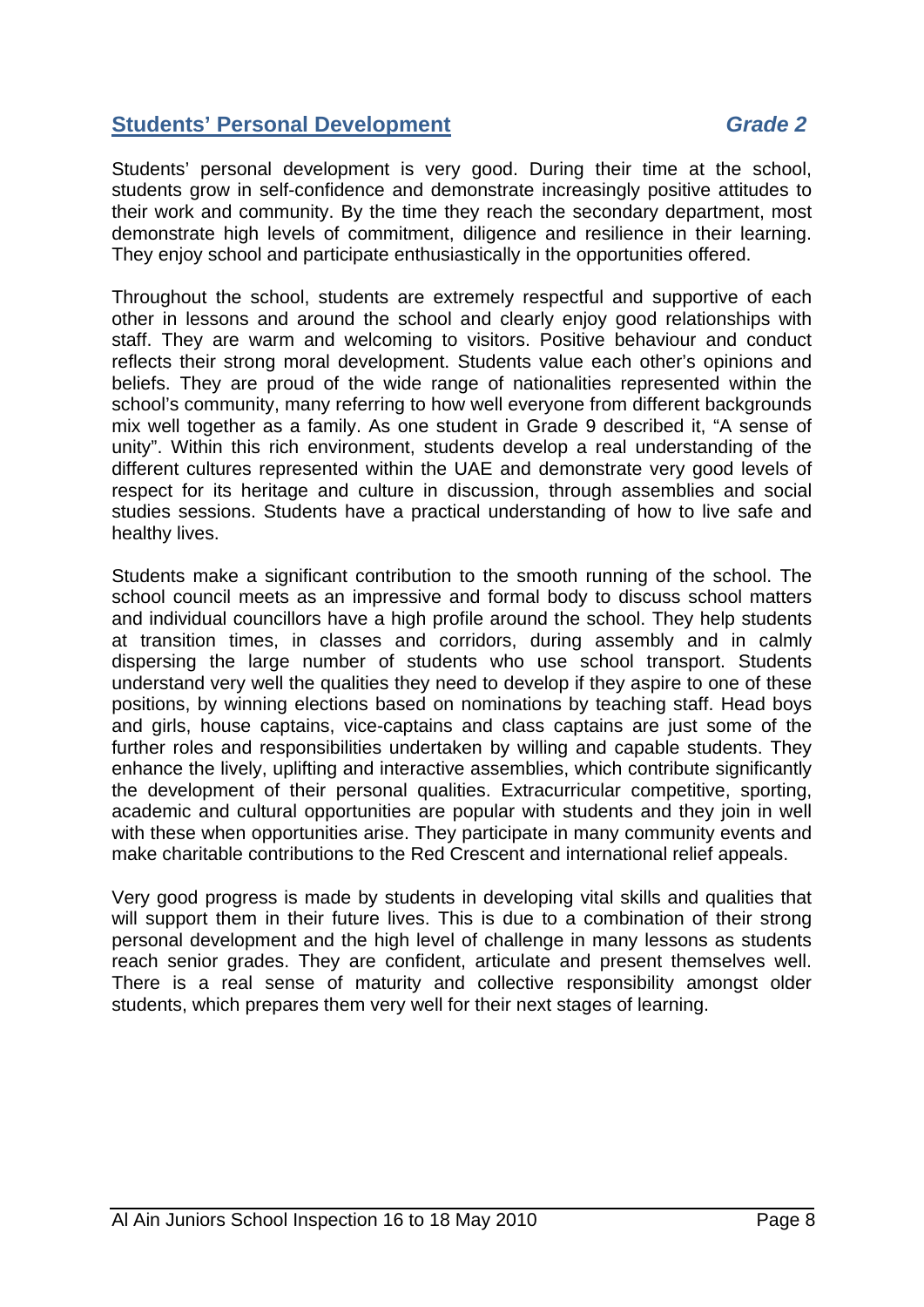#### **Quality of Teaching Grade 5**

81% of the lessons observed were at least satisfactory and of these 38% were good. 19% of lessons were at risk, but none was unsatisfactory. The quality of teaching is satisfactory overall, especially so when judged with the many very good examples in the secondary school. Although it is variable, teaching shows a clear trend of improvement from primary to secondary grades, where a considerable proportion is very good. Instances of unsatisfactory teaching are rare, but examples of satisfactory teaching are present in the kindergarten, primary and secondary departments. Despite good subject knowledge amongst the teaching team and the positive relationships teachers have with students, too few opportunities exist for students to develop their skills of independence. The lack of computers in classrooms restricts students from developing these skills through the information and communication technology. Teaching generally does not encourage students to show enough initiative, particularly in the primary grades.

In Arabic, relationships between teachers and students are good. Teachers use good questioning to engage students. Most lessons are instructional and students learn through questions and answers. Some students' progress, however, is slow as teaching is directed at the same level to all students and teachers do not take enough account of their different abilities. For students learning Arabic as an additional language, teachers' subject knowledge is not as good as that of their colleagues teaching Arabic speaking students. Translation sometimes does not provide students with a sufficiently clear understanding of the Arabic language. There are few opportunities for collaborative or independent learning. In primary grades, students do not learn through stimulating activities and in some lessons their behaviour deteriorates because they do not enjoy the tasks provided.

In Islamic and social studies, teachers have good relationships with their students. They use repetition to make sure students learn and limited resources do encourage a wider range of learning methods. Not enough opportunities are created for collaborative and independent learning. In these lessons teaching is satisfactory but there is evidence of improvement. Some teachers' teaching styles, for example, raise students' interest by giving opportunities for students to talk about what they are learning. In other lessons, teachers rely too much on students having to listen, rather than taking an active role; this is less effective.

Examples of very good teaching were seen in the secondary department in English, mathematics and science. In these lessons, students make very good progress because of teachers' good questioning skills, consistent checking of understanding and well-pitched planning, which lead to a brisk pace adjusted to students' needs. Teachers find time to give individual students and small groups specific help. Work recorded in students' books is neat, shows progress and is marked frequently, which encourages students to maintain their efforts. There are good features in the teaching of other subjects including information and communication technology. Teaching for examinations in information and communication technology is sharply focused on improving progress of individual students.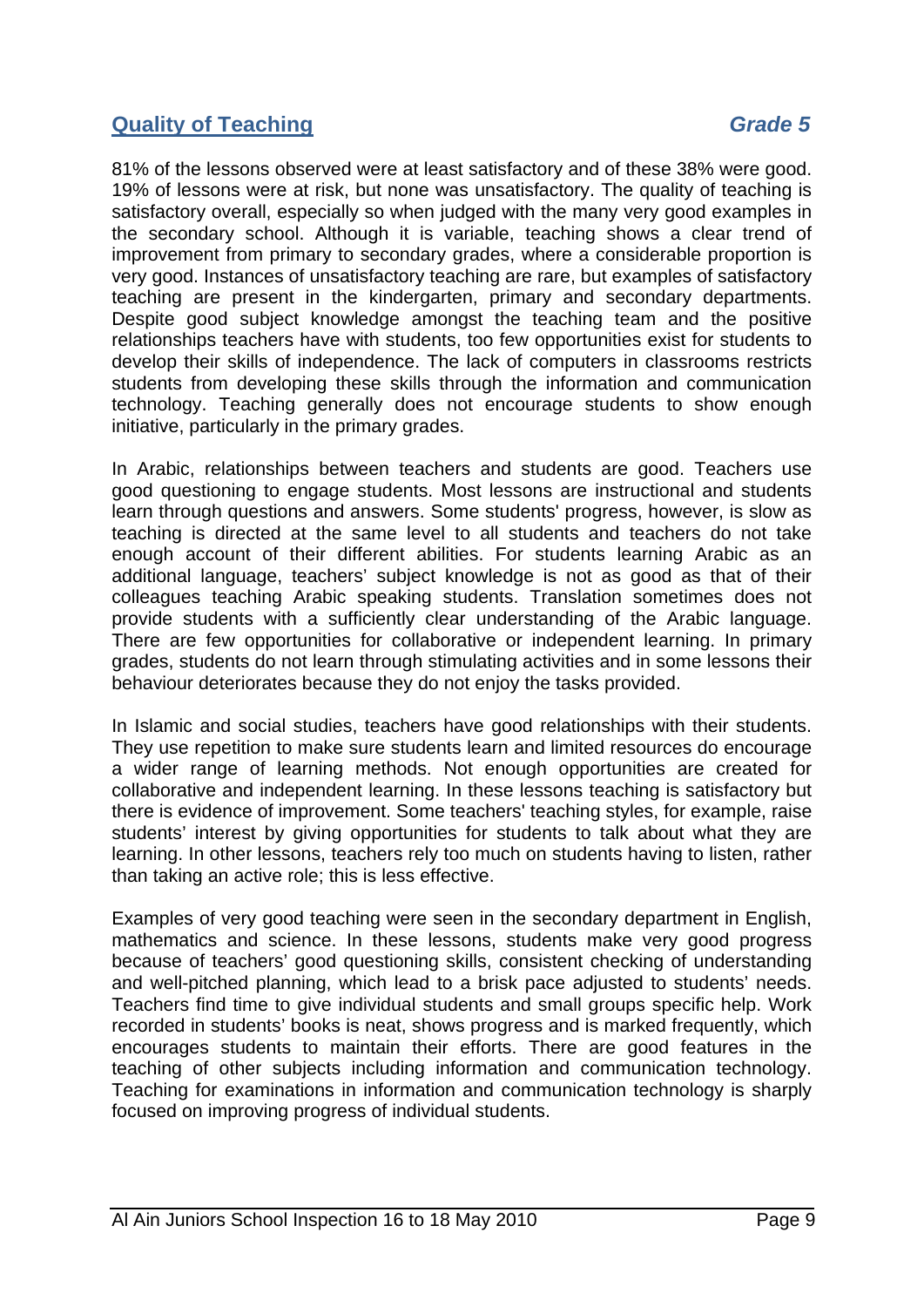Teaching of English, mathematics, science, information and communication technology, Arabic, Islamic and social studies is satisfactory in the primary department and generally improving. The quality of teaching in the kindergarten is satisfactory in the basic skills of speaking and listening, reading, writing and arithmetic, however enabling children to learn through structured play, exploration, creativity and by using all their senses is weaker. Too often children listen to teachers' instructions and are not given sufficient opportunity to find things out for themselves, because there is a lack of well planned extension activities to enable them to practise what they have previously learnt.

Students interviewed said that the best part of school was not only seeing their friends, but also working with their teachers who, they say, are very kind. Assessment, whilst broadly satisfactory, is not yet highly developed, especially in the primary grades. Teachers mark students' work regularly by checking and dating it, but do not yet analyse information from assessments sufficiently well to match the next steps of learning to students' needs. Private tuition to sustain or improve students' progress is not provided directly by the school. The school adopts an ethical position of recommending tutors if parents request this information, but does not supply them.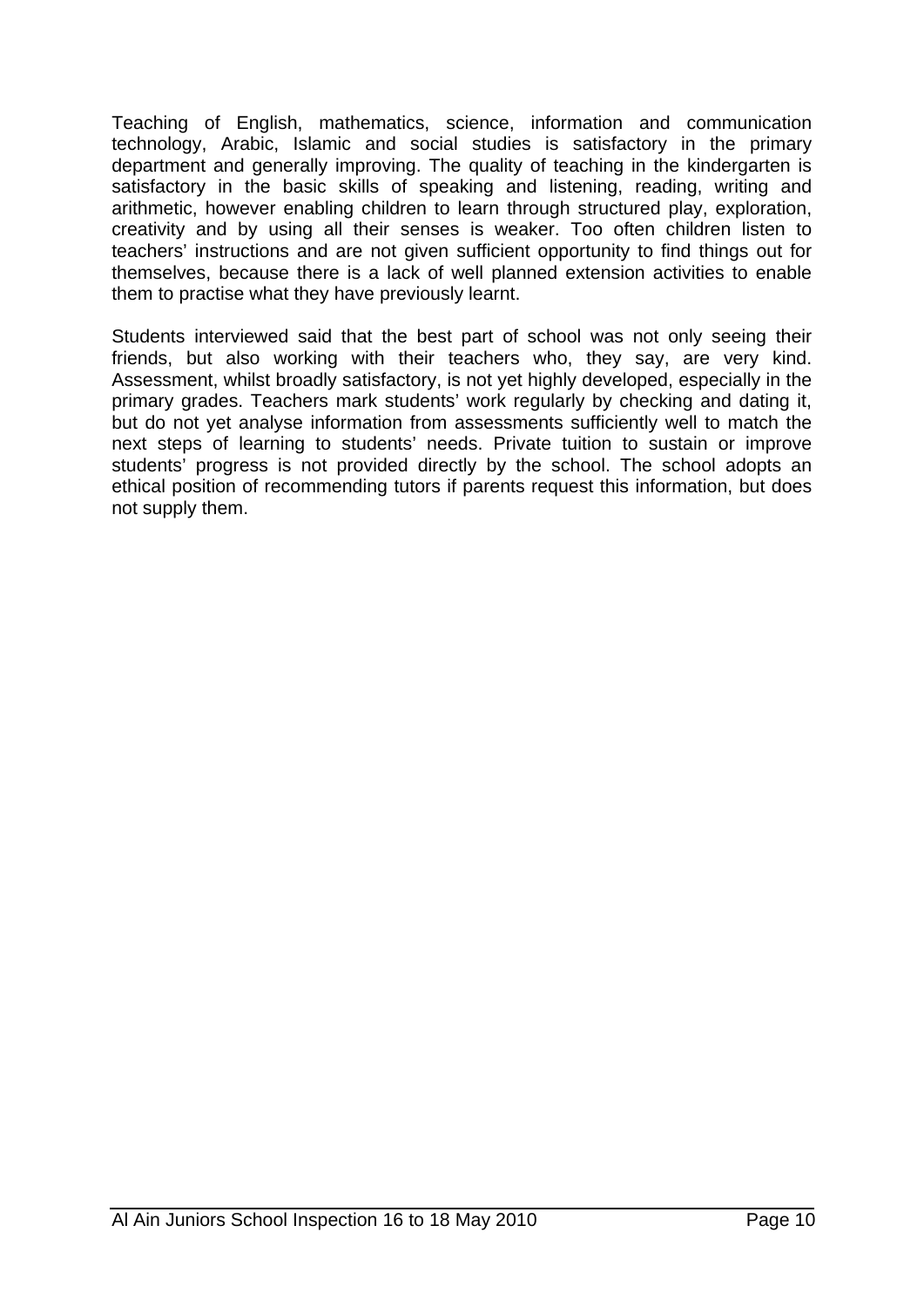#### **Meeting students' needs through** *Grade 5* **the Curriculum**

The curriculum is satisfactory with some good features. It is broad, balanced, relevant and meets the needs of children and students. It provides for the development of their personal qualities and academic success. Learning outcomes are mostly clearly specified, except in kindergarten and some primary classes.

The school uses the UAE Ministry of Education curriculum for Arabic, Islamic studies and social studies, in addition to XSEED and the Central Board of Secondary Education (CBSE) and the Cambridge Junior Programme and the Cambridge International Examinations (CIE) syllabus for most subjects. The curriculum ensures that students gain a good command of English and become increasingly confident and fluent in a second language. Opportunities for students to understand the diversity of the UAE and its traditions, customs and values are integrated well into the mainstream curriculum. Skills in Arabic and Islamic studies are developed in a carefully organized programme for students who speak Arabic as their first language and for those for whom it is a second language. The school is compliant with requirements for Arabic, Islamic and social studies and these are satisfactory. There are some extracurricular activities for Islamic studies, but few to support Arabic.

The curriculum in kindergarten is satisfactory. It covers all areas of learning, but does not place enough emphasis on independent learning, creative play and practical activities. The primary curriculum supports students soundly in their academic development and their skills and understanding are progressively developed through Grades 1 to 5. It does not, however, build rapidly enough on students' prior learning. At kindergarten and primary levels, teachers do not expand the curriculum to exploit students' potential through extended activities and learning challenges.

The secondary curriculum is good and well designed to ensure students learn quickly and progressively. From Grade 6 onwards students take a suitable range of subjects and are well guided in making option choices suited to their likely higher education destinations. Close attention to external examination syllabuses in both the British and Indian systems guides the curriculum appropriately to meet the needs of students. The use of assessment in the secondary grades supports senior students, by guiding them in choosing and succeeding in their examination courses. The school also supports senior students well in helping them choose courses and qualifications suited to their needs and relevant to higher education options.

The curriculum is good overall because the content in most subjects is based on reliable textbooks, which provide sufficient challenge for students, particularly those in secondary grades. Teachers extend and develop the curriculum in individual lessons to help promote breadth, interest and stimulation, for example in a chemistry lesson, students learned much about everyday household products and how chemistry makes them effective in the home. Features of health and safety are woven effectively into the curriculum and valued by students, which avoids teachers delivering cautionary and boring lectures on these issues as students understand their relevance. Students who find learning English challenging are well supported in lessons and sometimes in extra sessions.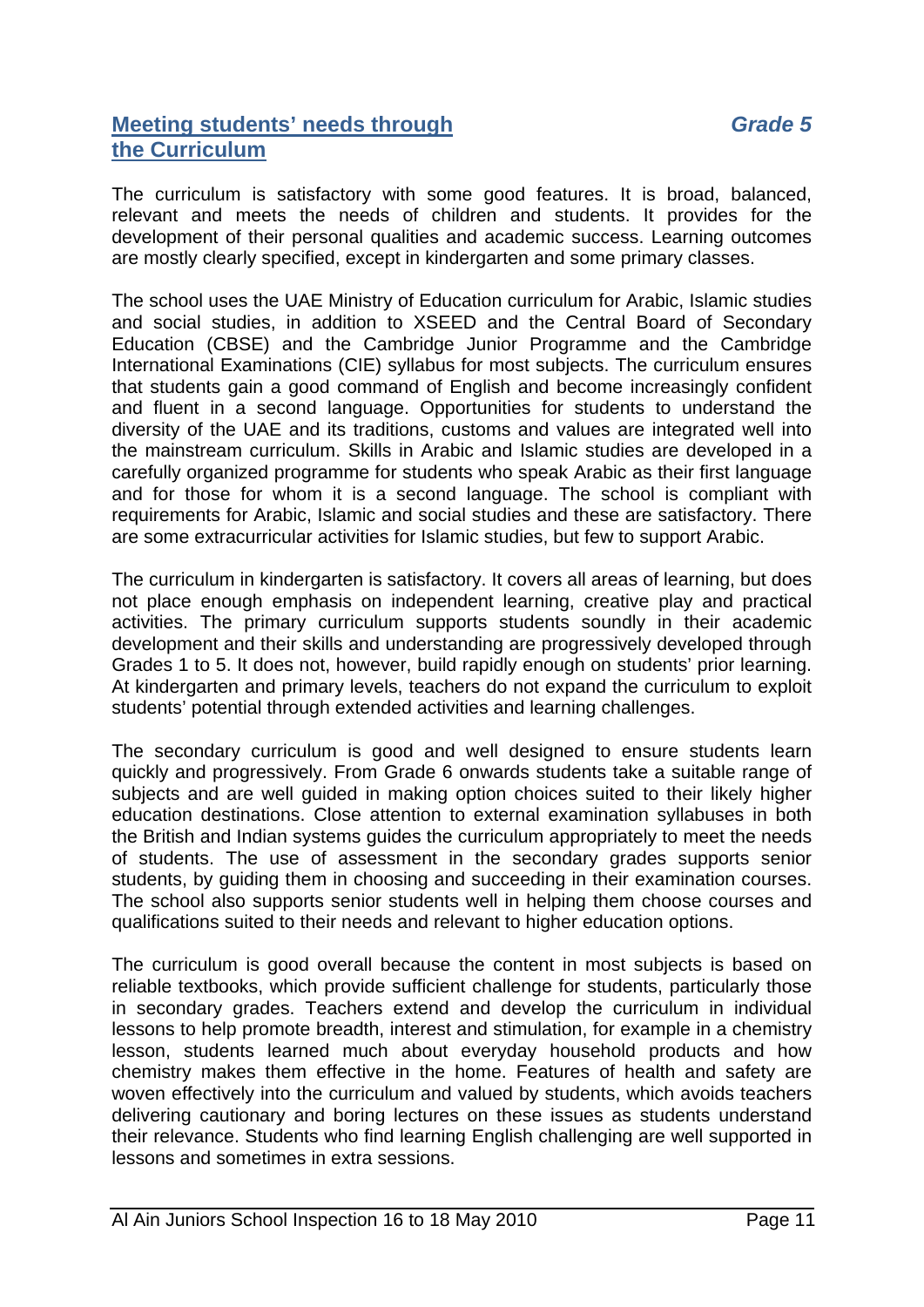Resources in computer suites support the curriculum well, but students do not have access to computers to carry out research or to support their learning when they are in classrooms. This is a constraint on developing a modern curriculum, particularly for senior students. Although more-able students are sometimes provided with extension activities, the curriculum in primary grades is not consistently modified to ensure younger students have challenging work to accelerate their progress.

Students are proud of their successes in inter-school activities, which provide good enrichment to classroom learning. The curriculum and good extracurricular activities help prepare students to play a full and active part in their future schooling.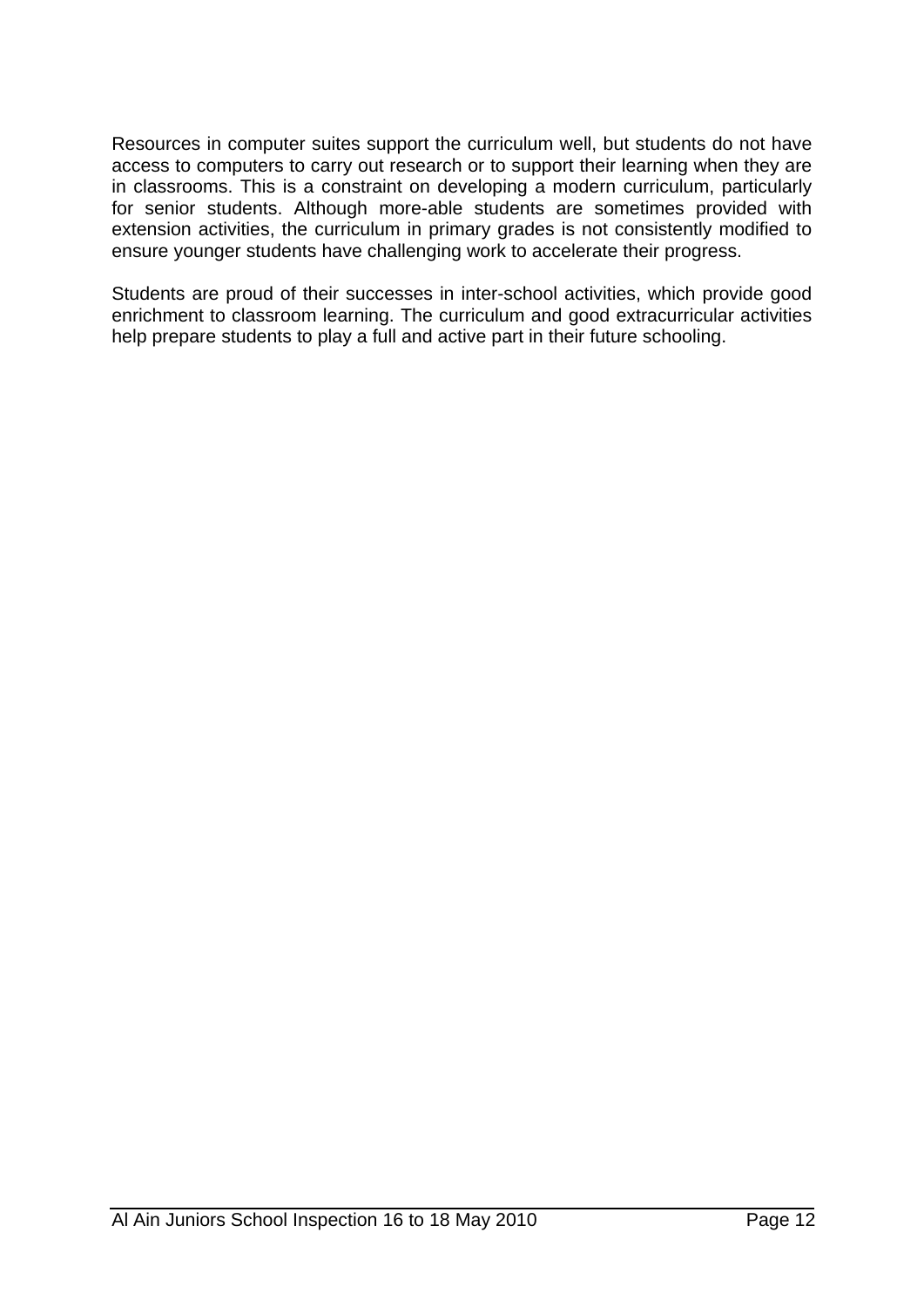#### **Protection, care, guidance and support** *Grade 3* **of students**

The school has a very positive ethos of care, which ensures that students have very good personal development and make good academic progress. The safe and secure environment enables students to grow and learn. Well-developed policies are consistently implemented to ensure that all young people are well cared for. This includes protection of students from bullying, which is rare and effectively dealt with. Pastoral care is very good because of the importance assigned to this role by all staff. Academic guidance is strong in the secondary school because teachers consistently cater for the needs of different abilities of students.

Good behaviour and effort is rewarded and students realise their responsibilities to themselves and each other in aspects of care, guidance and support. Corporal punishment is forbidden. Health and safety is very well managed by the senior teachers and administrative and technical staff. There are clear and efficient evacuation procedures. The safe arrival and departure of students by bus or family cars is very efficiently and effectively organised and supervised. The clinic is clean and well set-up. Very good records are kept and procedures established for the dispensing of medicines and care of students who are unwell.

The backgrounds of all members of staff are thoroughly checked and recorded by the school. Detailed checklists form part of a robust system which is quality assured. A single central record is maintained of all staff and is currently being updated which is part of ongoing processes to meet requirements. There is a child protection policy and clear guidelines for staff are in place where any issue might arise. Admission and attendance registers are carefully maintained and procedures for monitoring attendance are well managed. Attendance is consistently above 90%. Students express confidence in the caring staff and recognise that they receive sensitive care and support. The school has two clinics; they are clean and well maintained and stocked with first aid equipment. Detailed records are kept on every student's health issues and dates of their vaccinations. The role of the new student counsellor builds on the good work and traditions of the school in relation to care and support.

Teachers provide very good guidance for students' choice of courses and careers in relation to intended post-school destinations and aspirations. A prayer room is provided for Muslim students.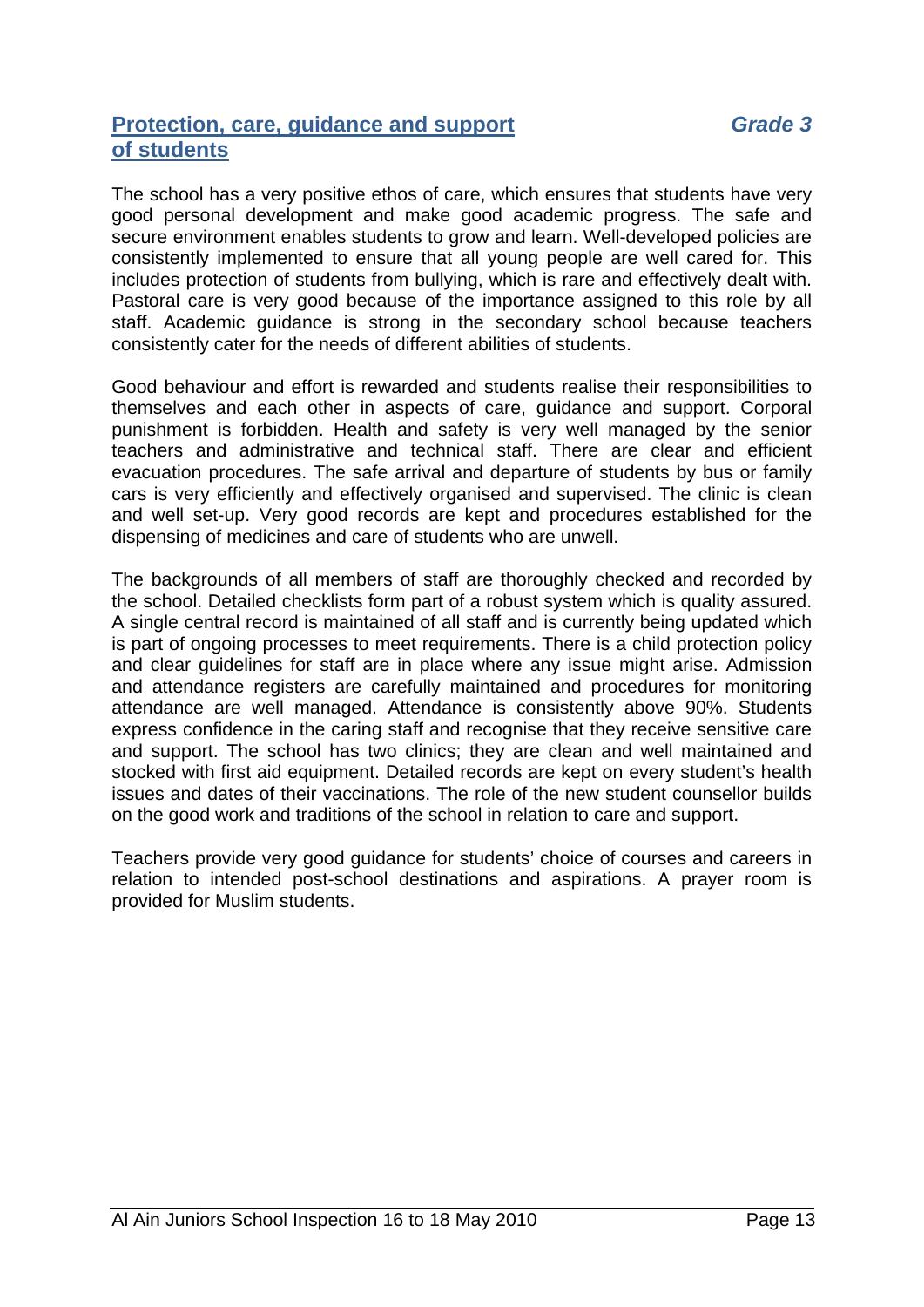#### **Quality of the School's buildings and premises** *Grade 5*

The buildings and premises are satisfactory, but there are limitations of which the school is aware and form part of the development plan. The buildings are structurally sound, clean and well maintained. Regular health and safety checks are undertaken and these are carefully documented. The premises are welcoming and conducive to learning. Students' work is celebrated in well-presented displays in both corridors and classrooms.

Premises for the kindergarten are adequate; the outdoor play area is appropriately equipped with climbing frames that contribute well to children's physical development. Classrooms are small but teachers make good use of the shared areas to compensate, for example when developing role-play. Temperatures in classrooms throughout the school are comfortable, but the air-conditioning is loud in some. This raises background noise, limits the development of students' speaking and listening and makes it difficult for them to hear what the teacher and other students are saying clearly. The school is aware of this and plans are in place to address the problem through servicing and renewal.

The libraries are adequate for both quiet and reflective study. The number of books to support learning is adequate for individual students to carry out research. The school has had difficulty in obtaining a good wireless internet connection, but this is expected to be overcome in the near future. The proportions of expenditure on the different sorts of multimedia resources available are being considered. There is a good range of careers pamphlets and advice available in the libraries for those students who are leaving and going into higher education or work-related activities.

The school has three science laboratories in each of the British and Indian systems. These are appropriately resourced and contribute well to the high standards students attain in the senior classes. Chemicals are carefully stored and students are aware of the code of conduct expected of them in science laboratories. There are two art rooms in each system with one of them is equipped for woodwork and design. There is no gymnasium or swimming pool and this limits physical education activities. Students undertake physical education in the assembly halls. There is a lack of shade over the basketball, netball and the popular grassed football pitch. Quotations have been sought to have some of these areas covered.

There are sufficient toilets which are kept clean, disinfected and in good condition. Facilities for play are adequate but there are too few quiet places for those students who do not want to be involved in active play at break-times. The school's canteen is very clean and staff follow health and safety procedures relating to food preparation, storage and consumption very strictly.

There are computer suites in both the primary and secondary departments, which are connected to the Internet. These are used well, but there are insufficient computers in classrooms to help develop students' independent learning and skills of research.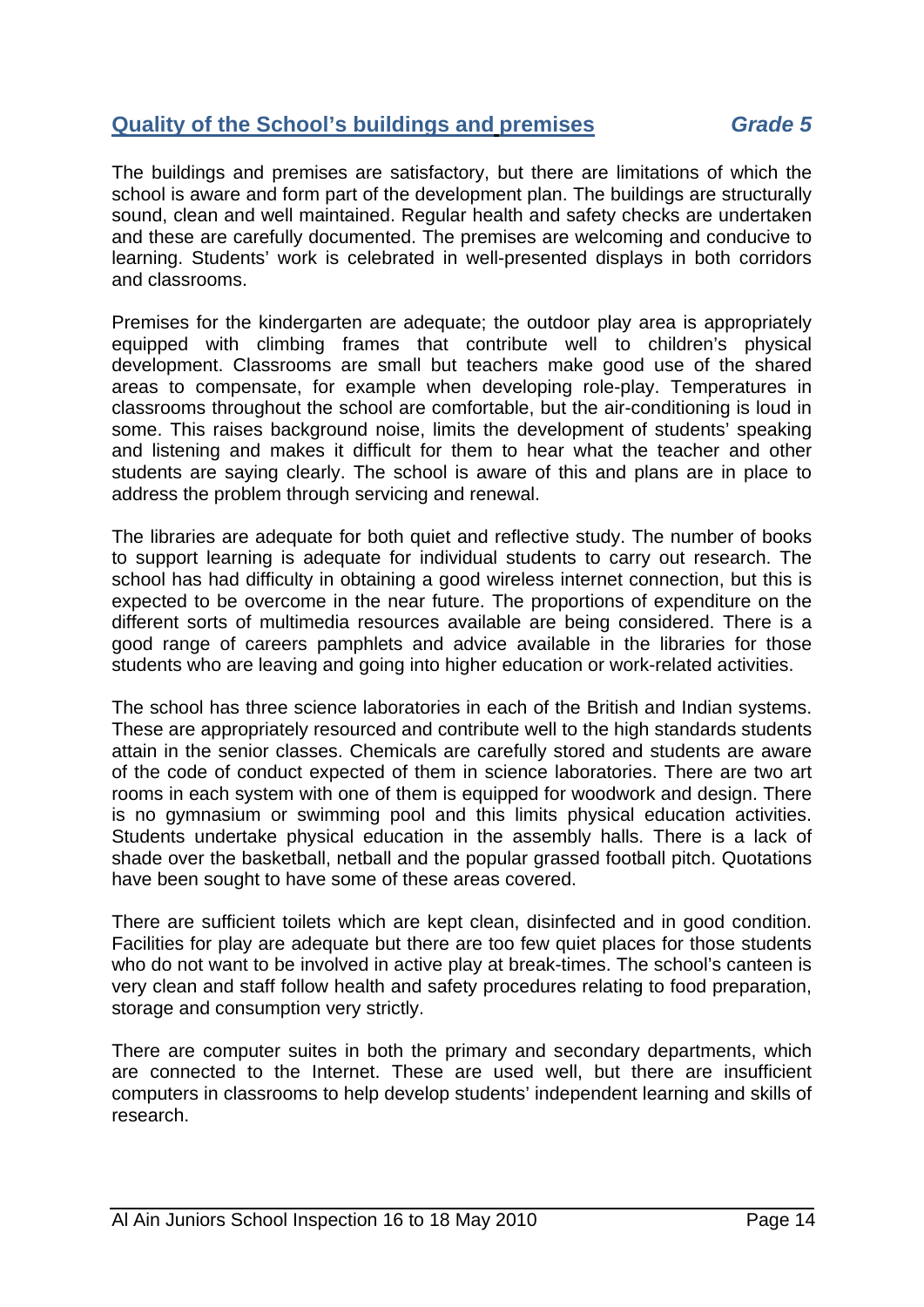The school premises provide a safe environment and close attention is paid to outdoor security which is good and prevents intruders. The fleet of clean and wellmaintained buses have appropriate parking and access facilities and careful attention is paid to the students' welfare and safety during their journeys.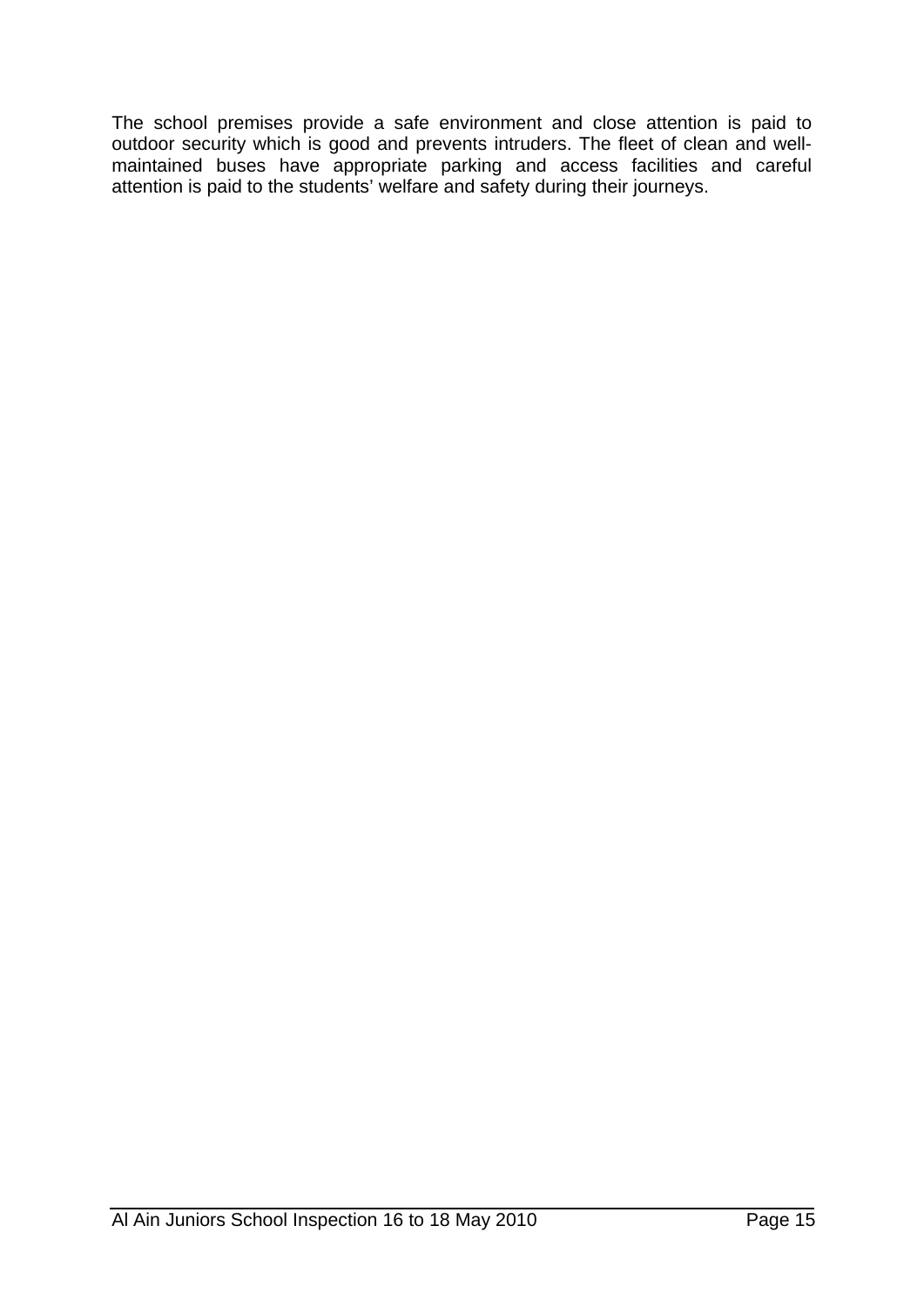#### **Resources to support the School's aims** *Grade 5*

The school has a satisfactory range of resources. Teachers are sufficient in number. They are qualified and competent to ensure that students reach high standards by the time they leave school and are well prepared for their next stages of life and learning. The stock of modern technological equipment is satisfactory and the school makes good use of its resources. Textbooks are adequate and teachers produce a wide range of support materials and visual aids to supplement their content. Some classrooms have mobile projectors, but there are not enough of these for every class so access to the Internet and electronic resources restricts students from developing their skills of independent research.

There are fiction libraries in most classes and these contribute to the development of good reading skills in the primary school. Books to promote research into wholeclass projects, especially those relating to non-fiction, are adequate in quality but few in number. There are also too few resources for students in the classrooms, such as dictionaries, thesauruses, atlases, globes and small mathematical equipment. This limits students' capacity to undertake research and be resourceful in organising their resources for learning.

Resources in the kindergarten are satisfactory and support the main teaching objectives in lessons adequately. When children work in groups there are insufficient resources to support their creative and technological areas of learning. There is a lack of programmable toys, listening stations and cameras for children to take photographs and then write about what they have seen.

Facilities conform to health, safety and other requirements and are regularly checked. Electrical equipment is tested and maintained in safe working condition. There are clear procedures for the safe use of the internet and students are aware of health and safety issues in the science laboratories, art rooms and around the school. There are clear procedures to which staff and students adhere for the safe use and storage of potentially dangerous substances and equipment.

Staff with responsibility for school transport carry out their duties well. Routines are carefully thought out and good standards of safety and reliability are maintained.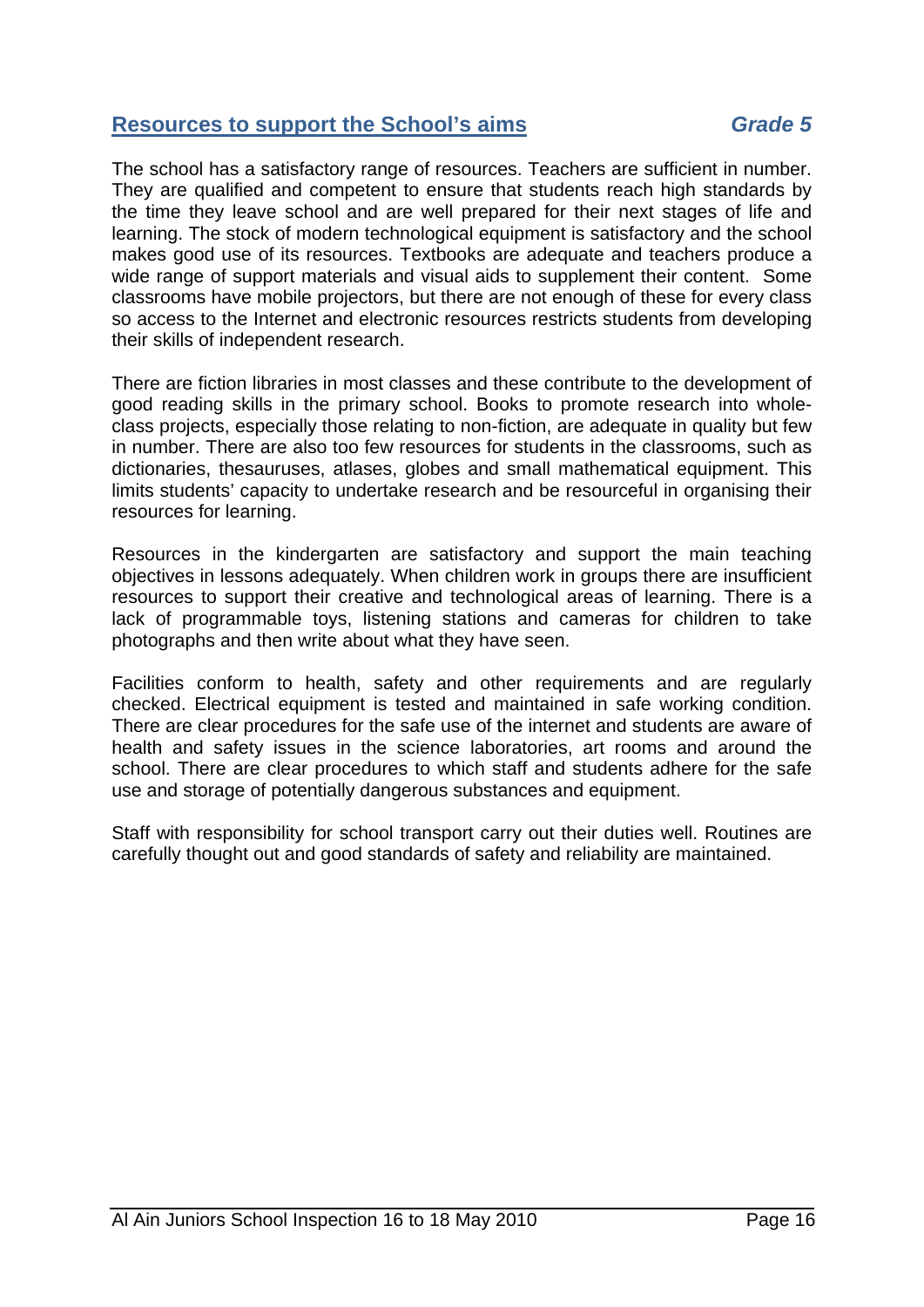#### **Effectiveness of leadership & management** *Grade 3*

The principal's inspirational and insightful leadership has brought the school to where it is today. Her aspiration, ambition and vision for the school community are wisely rooted in an understanding of learning theory and the practical circumstances to be faced. She has the necessary qualities and skills to meet the challenges of educating children and young people in the  $21<sup>st</sup>$  century with huge optimism and success, whilst grappling with the facts and reality of leading and managing a large all-age school. As the founder principal, she knows the school very well. Inspectors agree with the school's own self-evaluation of many aspects of its performance, including that of the students' achievements in secondary grades. These are very good and confirmed by the impressive examination results, but inspectors judge the kindergarten and primary grades in the British and Indian systems to be satisfactory and improving respectively, rather than very good at this time.

The principal's high level of professional expertise and the owner's commitment to continuous improvement, coupled with the determination of the administrative and teaching team are the driving forces in the school. Staff are united in their ambition to continue to develop and improve all aspects of the school. The chairman and principal have a close and highly supportive view of the school. Commitment to the students and the pursuit of the highest standards shine from the chairman, principal, the senior leaders and the staff.

Lines of responsibility are clearly identified and explained in job descriptions. Leaders work highly effectively in maintaining standards, the smooth operation of the school and analysing results in order to plan improvements. However, strategies to intervene in lessons and improve teaching, to make more of it as good as the best, do not happen routinely enough in the kindergarten and primary school grades. The school development plan is well defined includes the ambition to install new and extra resources, but it lacks clear emphasis on improving learning and teaching in the kindergarten and Grades 1 to 5. Lesson planning is monitored well, although the template used does not include prompts to highlight strategies for differentiating teaching content and increasing opportunities for assessment. Senior and middle managers monitor their departments regularly including checking planning very carefully and improving it. However, insufficient management time in the primary department is given to directly intervening in classrooms to bring about improvements in pedagogy and assessment.

The senior staff in secondary grades use good monitoring and evaluation procedures but have not refined these to include comparisons with other schools. School data lacks sufficient analysis of the aggregated performance of students year-on-year for comparison with national, regional and international performance by similar groups of students. Without this the school lacks the ability to raise their standards by using sharp benchmarks for comparison with schools following similar curricula in the Abu Dhabi, the UAE, the Gulf states and internationally, particularly in England and India. Staff members are provided with opportunities to benefit from professional development activities and the practices learned in these sessions are often, but not consistently applied, across all classes, as monitoring and evaluation of improvement strategies at these levels lacks the necessary benchmarks.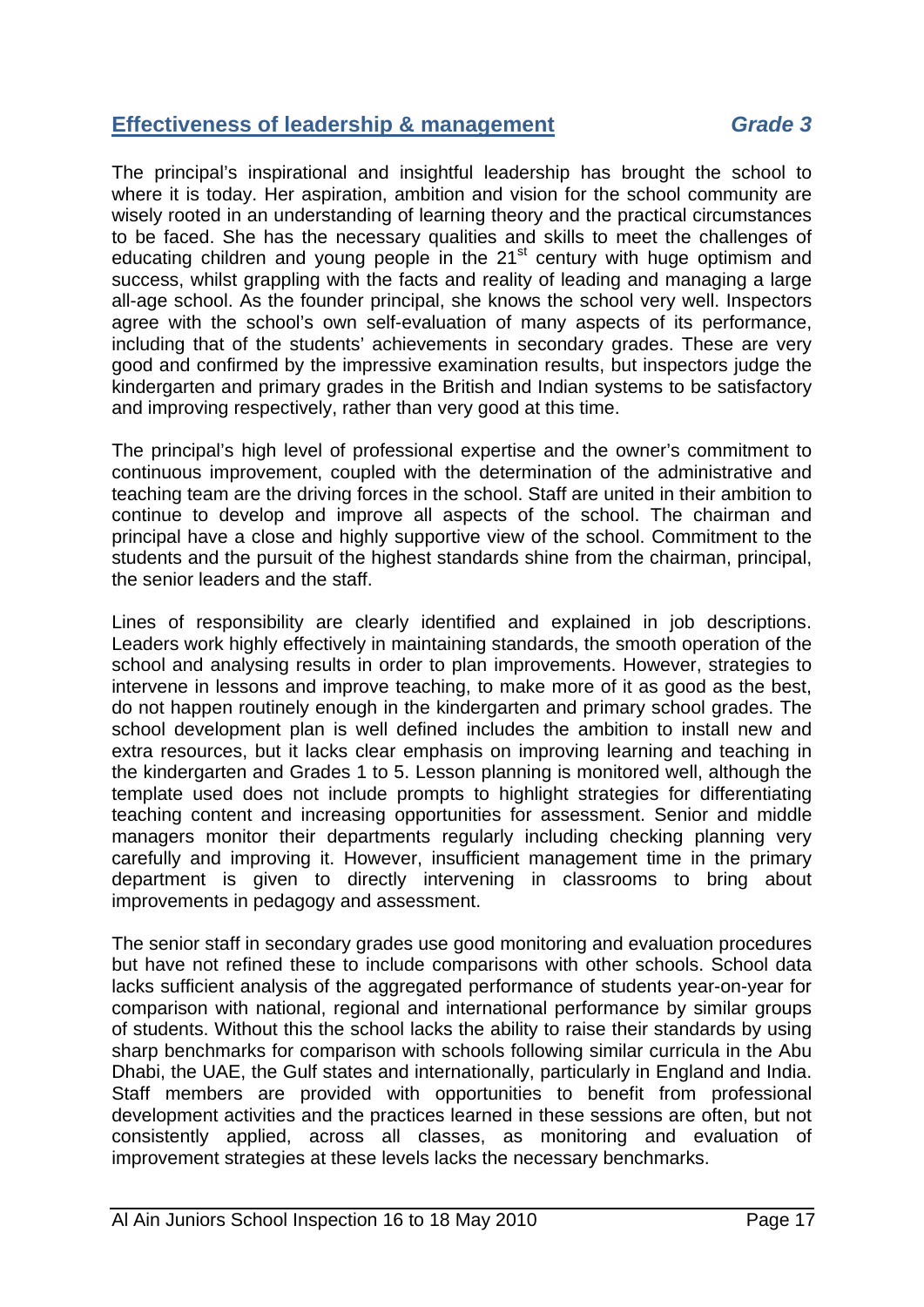The school maintains an outward-looking, international philosophy and has well developed administrative structures to support the school very effectively. These ensure that the management and administration of the school is very efficient and well organised. They facilitate a culture of high aspiration. All accounts are meticulously maintained and externally audited. As a result the school is confident, aims high and runs smoothly and safely. The school fulfils its obligations to employees diligently and honours its responsibility to them.

The school attempts to hold fees at an affordable level for students who come mainly from the moderate earning groups of the community. The school faces some budget challenges due to late payment of fees and defaulters. Ideas to provide value for money facilities include seeking efficient investments for the school zone by establishing shared community resources, such as a talent pool of professional personnel, centralised training facility and provision of major capital plant for communal use, such as covered pitches, a swimming pool and gymnasium. These proposals have merit and like the school's establishment of the Hope Centre for special education students, reflect the principal's vision to provide good education for a broad spectrum of young people in Al Ain, possibly through public-private partnership.

Parents are consulted frequently and the partnership with parents is very good. They are very supportive of the school and 477 responded to the ADEC survey. Over 90% of responses to all questions were positive; 8% felt students were not well prepared for the next stage of their education and that teachers do not always provide sufficient help when their children find learning difficult. Their views are taken seriously and, as a result almost all parents feel involved in the life of the school and contribute to the school's success. Information on their children's progress and the results of continuous assessment are regularly communicated to them and this has helped build the school's good reputation in the community.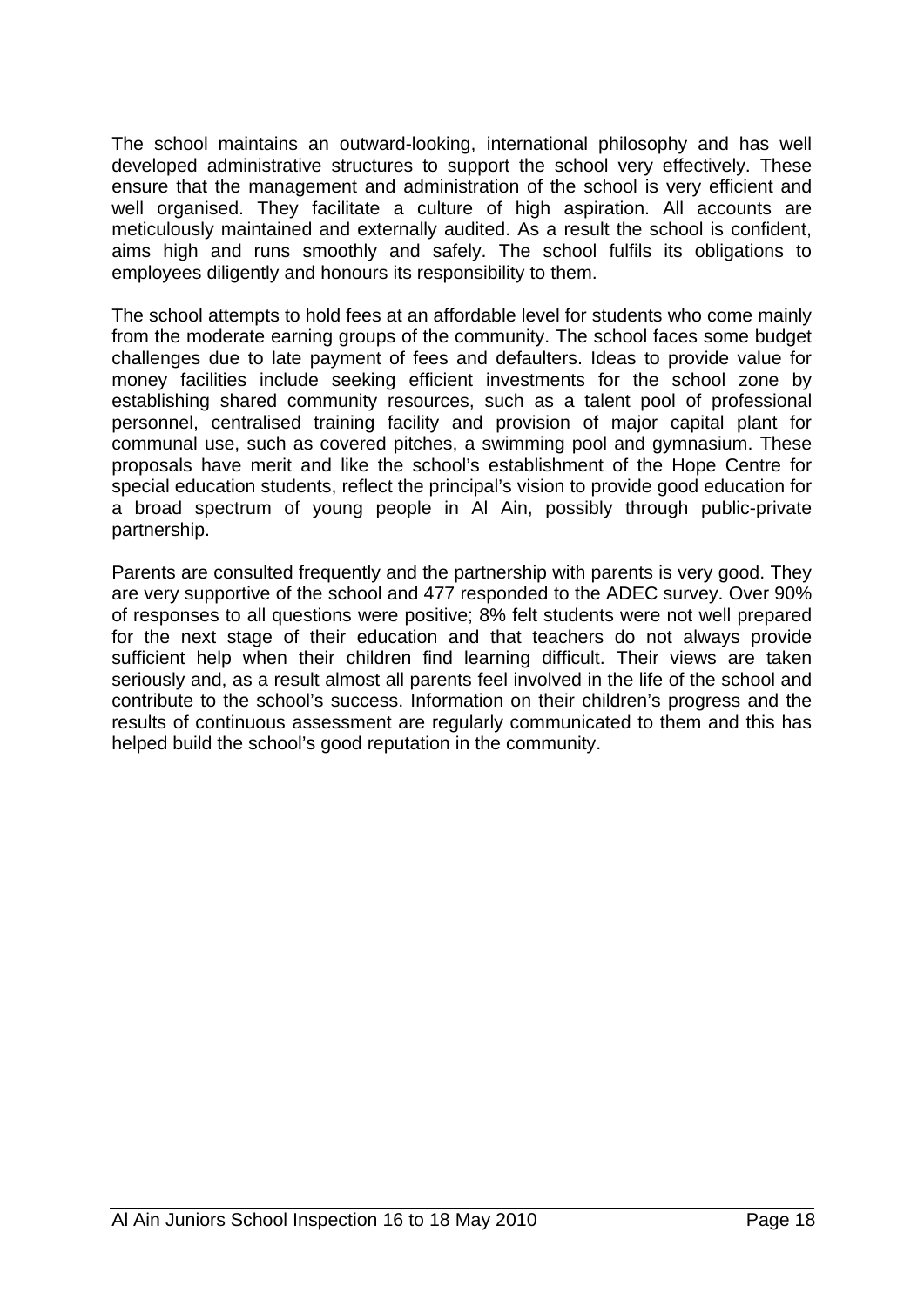## **Summary of Inspection Judgements**

**Key to judgements:** 

| Grade 1 | Outstanding                       |
|---------|-----------------------------------|
| Grade 2 | Very good                         |
| Grade 3 | Good                              |
| Grade 4 | <b>Satisfactory and improving</b> |
| Grade 5 | <b>Satisfactory and stable</b>    |
| Grade 6 | <b>Satisfactory but at risk</b>   |
| Grade 7 | <b>Unsatisfactory</b>             |
| Grade 8 | <b>Very unsatisfactory</b>        |
| Grade 9 | Poor                              |
|         |                                   |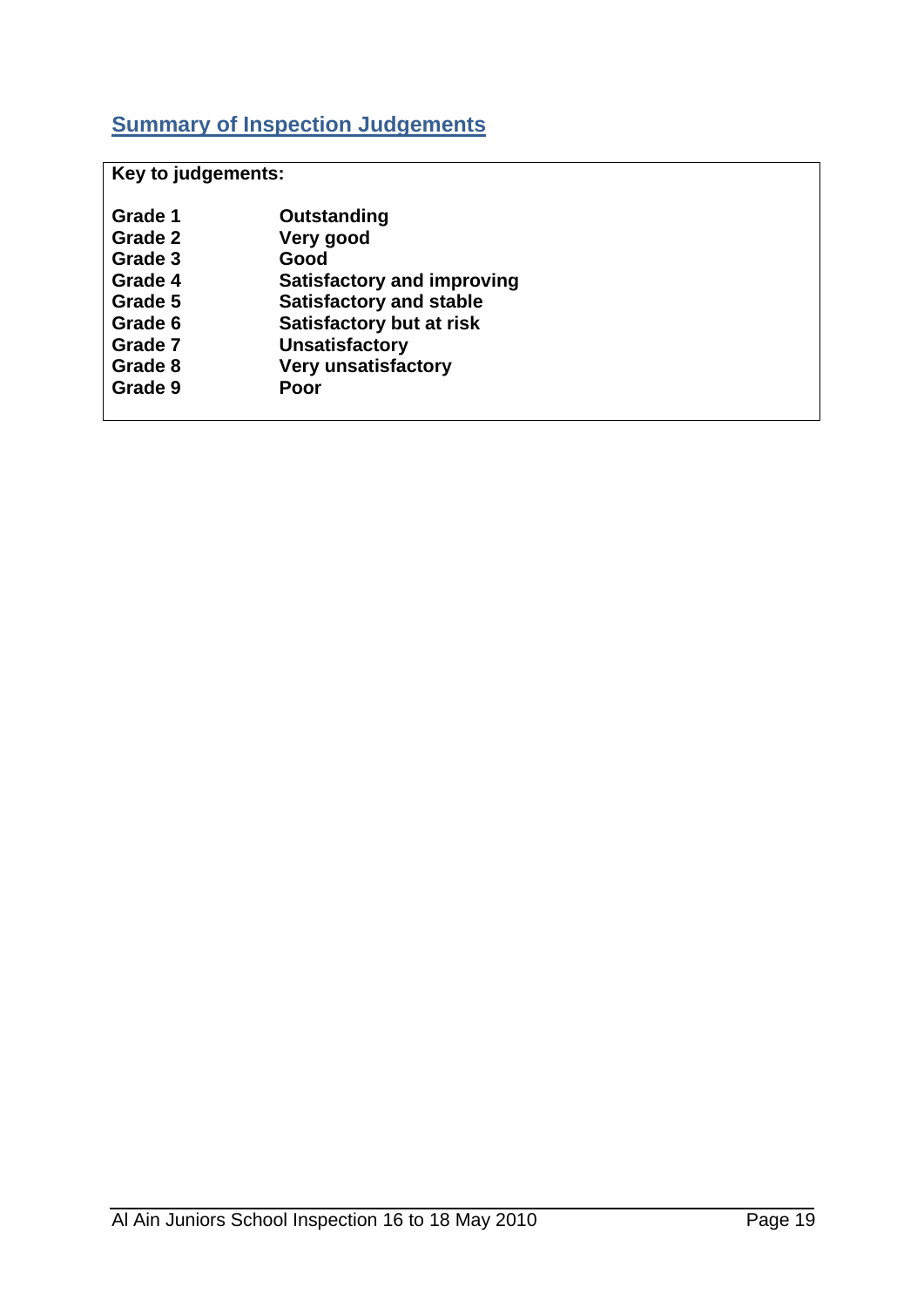| The school's overall effectiveness                                                                                                                                                                                                                                                         | Grade 5      |
|--------------------------------------------------------------------------------------------------------------------------------------------------------------------------------------------------------------------------------------------------------------------------------------------|--------------|
| The school meets its aims and in so doing ensures all students<br>make good or better progress, especially in Arabic, English,<br>mathematics, Islamic studies, social studies and science, so that<br>the overall standards reached are on a par with the best<br>international standards | 5            |
| The school promotes students' personal development so that they<br>become confident and capable people who understand themselves<br>and who are sensitive to and respectful of others                                                                                                      | $\mathbf{2}$ |
| The school provides good or better teaching that underpins the<br>academic progress, acquisition of learning skills and personal<br>qualities of all students                                                                                                                              | 5            |
| The school provides a rich and diverse curriculum that covers key<br>subjects, meets individual needs, gives students an understanding<br>of UAE values, culture and society and prepares students for the<br>next stages of their lives                                                   | 5            |
| The school provides all students with the high quality protection and<br>care that enables them to be safe, valued, supported when they<br>need help, and guided when they have to make choices                                                                                            | 3            |
| The school provides well-maintained buildings and premises that<br>ensure the health and safety of the students, and support their<br>education effectively                                                                                                                                | 5            |
| The school recruits and retains a highly qualified and competent<br>teaching force, and acquires an adequate stock of modern<br>technological equipment and other material resources that are<br>maintained and stored safely                                                              | 5            |
| The school is well led and managed at all levels, to secure high<br>outcomes for students, provide a good or better quality of<br>education, deploy resources efficiently, maintain students' health<br>and safety, and honour the school's obligations to its employees                   | 4            |
| The school charges fees that are fair and justified in relation to the<br>quality of education provided                                                                                                                                                                                    | 4            |
| The school has the capacity for sustained improvement                                                                                                                                                                                                                                      | 3            |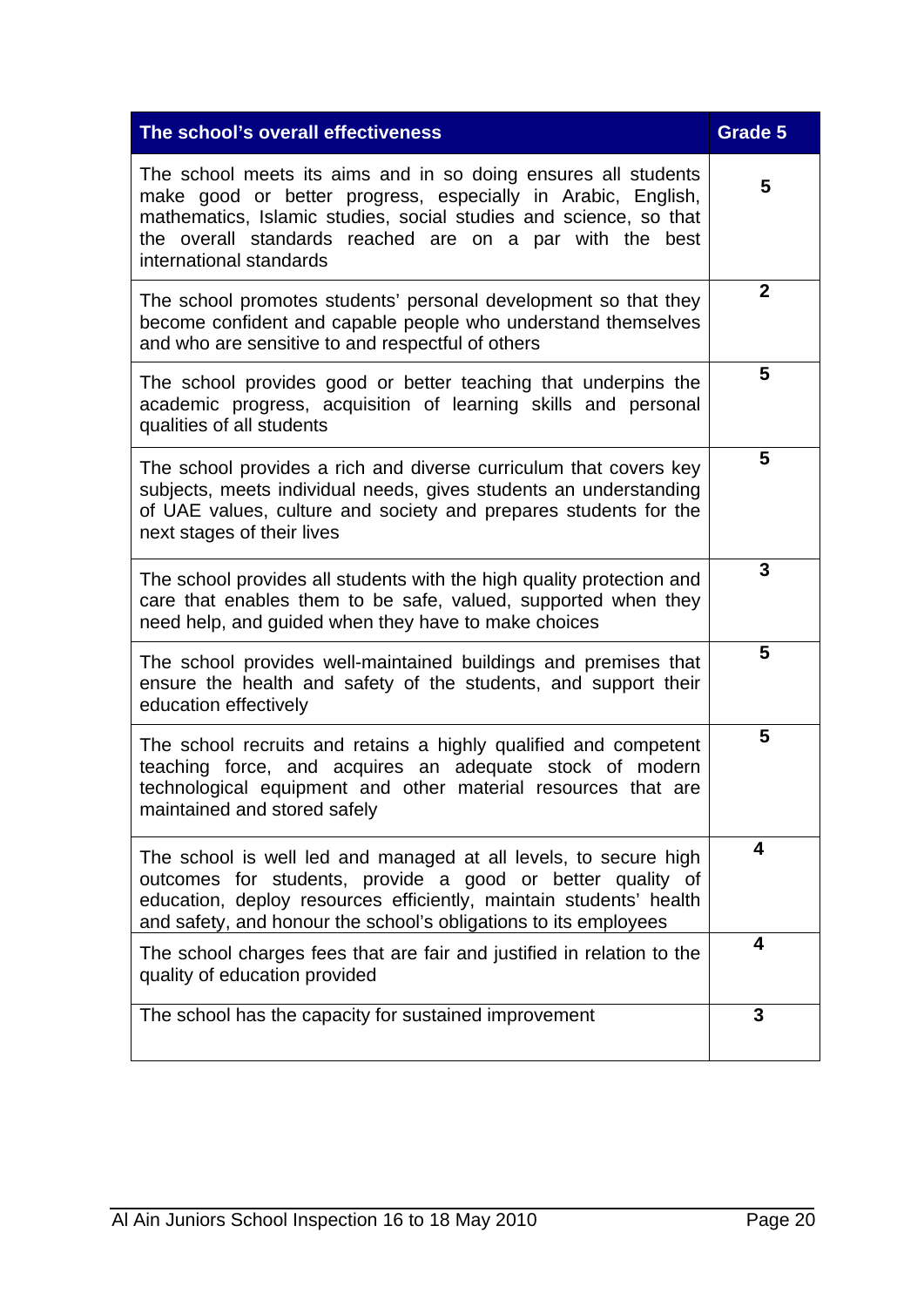| The standards reached by students and the progress they<br>make in school                                                                                                                                                                                                                                                                           | <b>Grade 4</b> |
|-----------------------------------------------------------------------------------------------------------------------------------------------------------------------------------------------------------------------------------------------------------------------------------------------------------------------------------------------------|----------------|
| The standards that students in different year groups have been<br>working at over the past three years in speaking, listening, reading,<br>writing, mathematical competence, logical and independent thought<br>and use of ICT                                                                                                                      | 4              |
| The standards achieved and the progress made by students of<br>different year groups over the past three years in Arabic, English,<br>mathematics, Islamic studies, social studies and science                                                                                                                                                      | 4              |
| The standards achieved and progress made by students in different<br>year groups over the past three years in subjects other than those<br>mentioned above                                                                                                                                                                                          | 4              |
| Based on performance over the last three years, how well do<br>students do in national tests, public examinations and standardised<br>measures of progress?                                                                                                                                                                                         | 3              |
| The extent to which there are differences in the standards achieved<br>and the progress made between girls and boys or students from<br>different nationalities or other groups. These include those whose<br>first language is not the one used for teaching, students with special<br>educational needs, and students who are gifted and talented | 5              |
| The extent to which students are developing the skills to a<br>sufficiently high standard so that they become successful<br>independent learners and have the ability to work cooperatively with<br>others                                                                                                                                          | 4              |
| The school employs the following:                                                                                                                                                                                                                                                                                                                   |                |
| High quality standardised tests                                                                                                                                                                                                                                                                                                                     | Υ              |
| High quality outcomes-based descriptions of what students should<br>know and be able to do in order to establish levels of student<br>achievement                                                                                                                                                                                                   | Υ              |
| Assessment practices (testing or criteria) that are so poor that<br>results do not accurately measure student achievement or progress                                                                                                                                                                                                               | N              |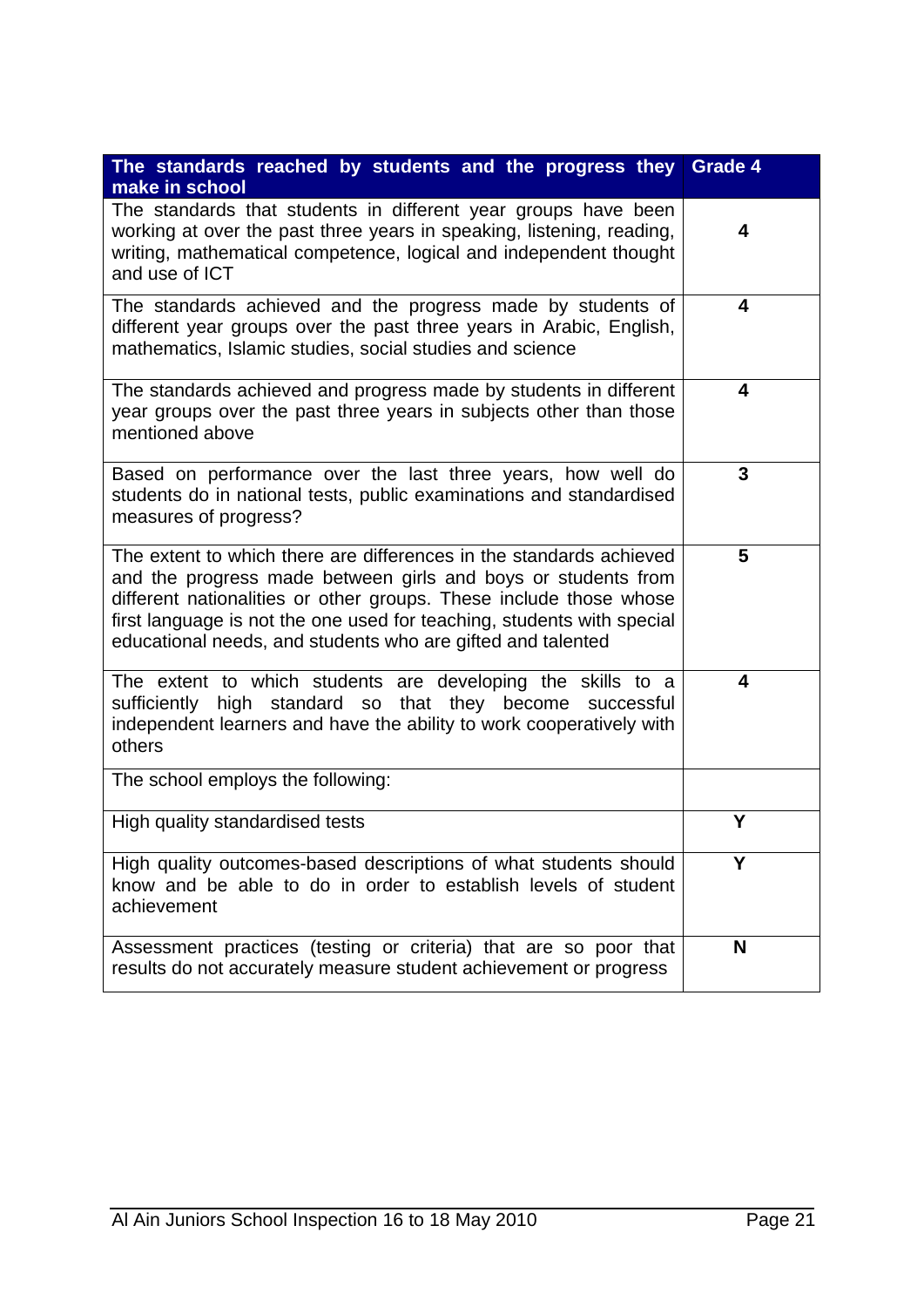| <b>Students' personal development</b>                                                                                                                                               | <b>Grade 2</b> |
|-------------------------------------------------------------------------------------------------------------------------------------------------------------------------------------|----------------|
| How well students are developing in self-confidence, have positive<br>attitudes to learning and other activities, and enjoy school life                                             | $\mathbf{2}$   |
| How well students are developing moral viewpoints broadly in tune<br>with their own cultural backgrounds, while understanding that others<br>often hold different views             | $\mathbf{2}$   |
| How well students respect the values of the UAE and have an und<br>different cultures represented in the UAE                                                                        | 3              |
| How sensitive students are to others and treat fellow students and<br>adults with respect                                                                                           | $\mathbf{2}$   |
| The extent to which students join in a range of social, cultural,<br>scientific, sporting and other activities and make a positive<br>contribution in class and to their community. | 3              |
| The extent to which students have a practical understanding of how<br>to live safe and healthy lives.                                                                               | $\mathbf{2}$   |
| How well students are developing the skills and personal qualities<br>that will support them in the next stages of education and<br>employment                                      | $\overline{2}$ |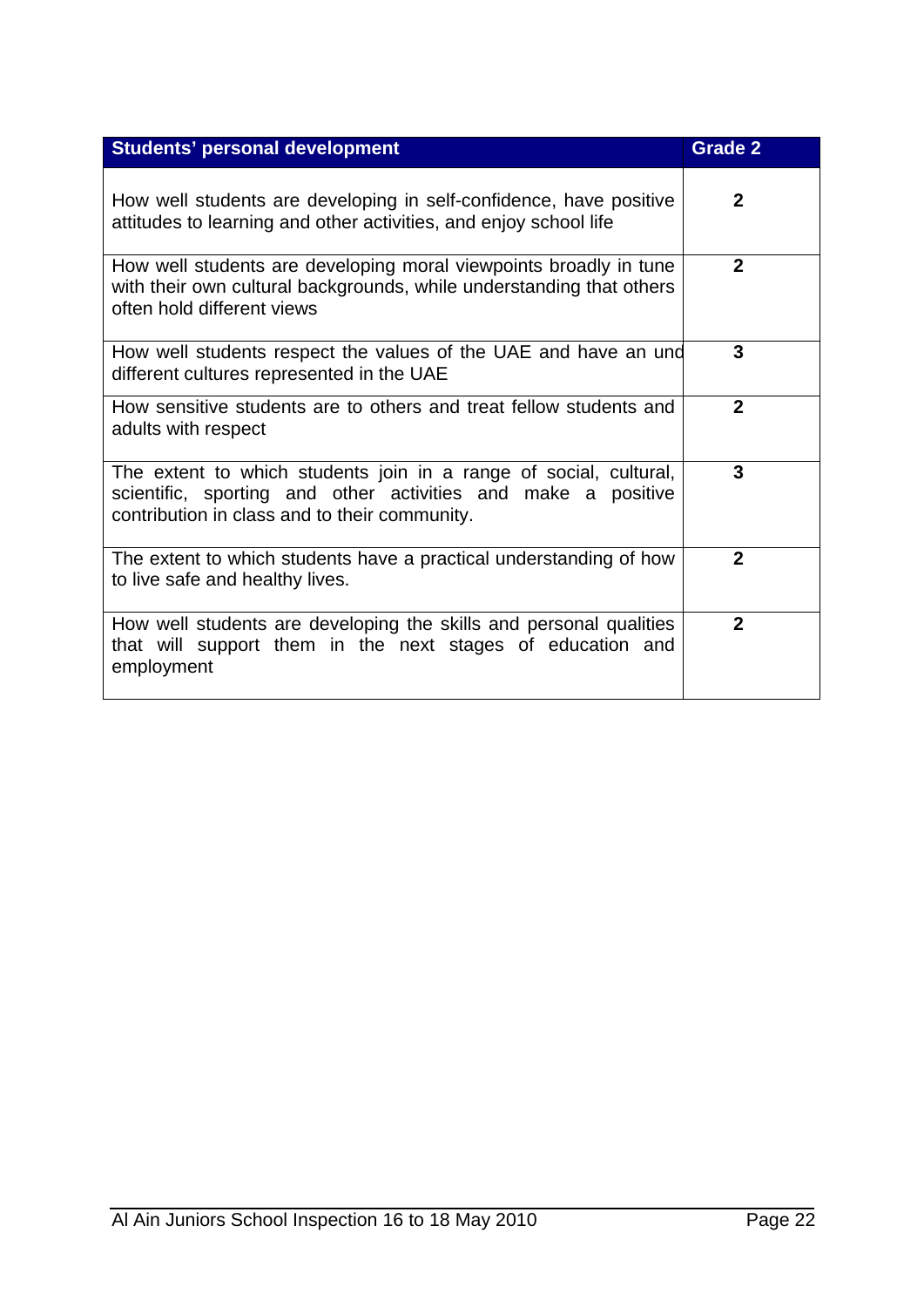| The quality of teaching                                                                                                                                          | <b>Grade 4</b> |
|------------------------------------------------------------------------------------------------------------------------------------------------------------------|----------------|
| The quality of teachers' knowledge and understanding of their<br>subjects                                                                                        | 3              |
| The impact that teaching has on students' progress, engagement<br>and personal development.                                                                      | $\mathbf{2}$   |
| How well students learn, through listening to teachers, interacting<br>with each other, thinking for themselves, asking questions and<br>working independently   | 5              |
| How well teachers make clear the purpose of lessons so that<br>students know what they need to learn                                                             | 5              |
| How well the teaching ensures that all students are challenged and<br>supported so that all can benefit from it                                                  | 5              |
| The quality of classroom relationships and the effectiveness of<br>managing bad behaviour when this is necessary                                                 | $\overline{2}$ |
| The quality of support staff and how well they are used                                                                                                          | 4              |
| How well assessment, including self-assessment by students, is<br>used, so that students know how well they are progressing and their<br>targets for improvement | 5              |
| Whether there is an excessive reliance on private tuition to sustain<br>students' progress                                                                       | N              |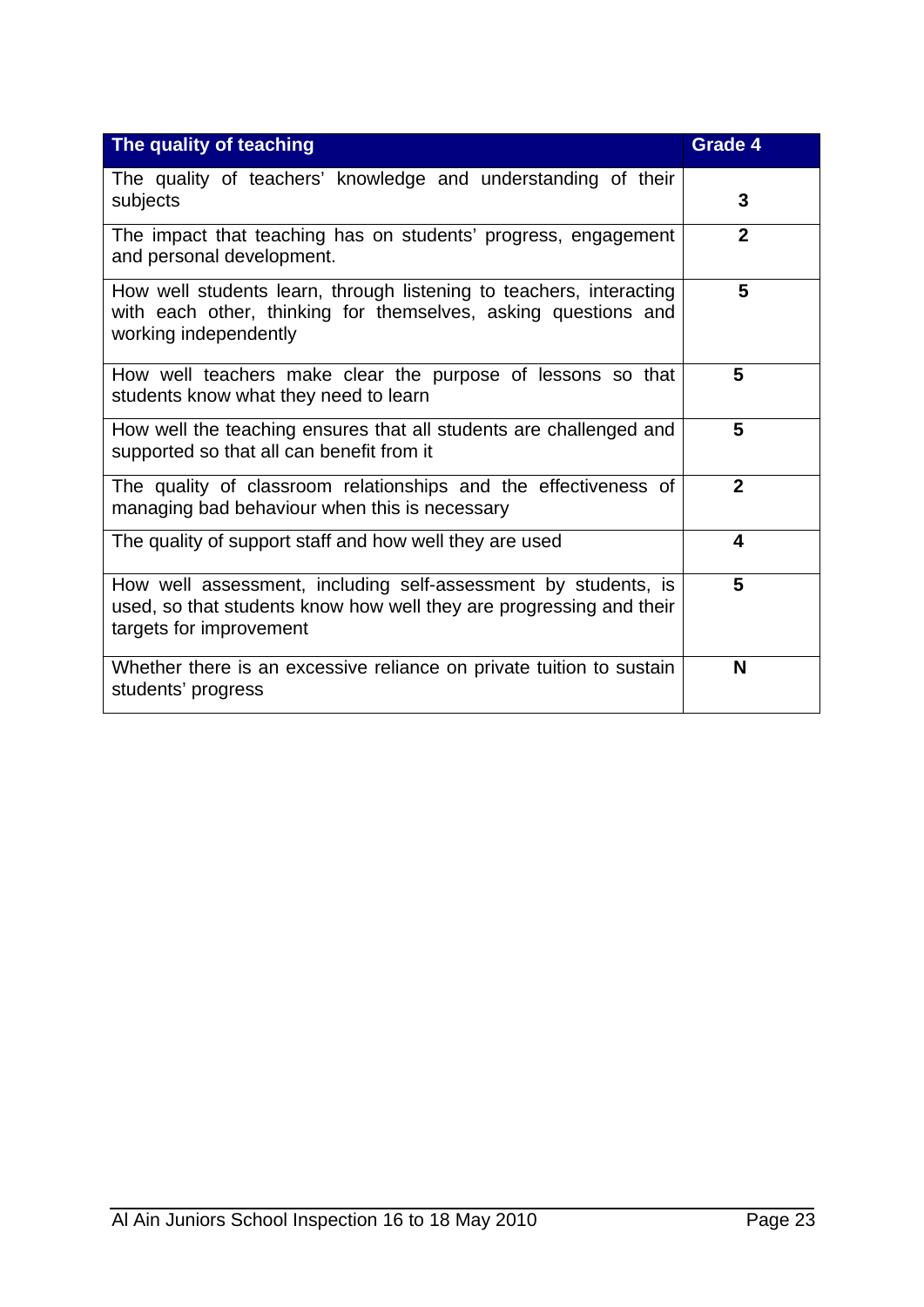| The meeting of students' needs through the curriculum                                                                                                                                                                                                                   | Grade 5                 |
|-------------------------------------------------------------------------------------------------------------------------------------------------------------------------------------------------------------------------------------------------------------------------|-------------------------|
| The impact of the curriculum in motivating students and promoting<br>their academic progress, especially in Arabic, English, mathematics,<br>Islamic studies, social studies and science, and in developing their<br>independent learning skills and personal qualities | 4                       |
| How well the school provides a broad and balanced curriculum and<br>promotes an understanding of UAE family and community values,<br>culture, and the pluralistic society of Abu Dhabi and the UAE                                                                      | 5                       |
| How well the curriculum addresses the academic, personal and<br>social needs of all students, including those with special educational<br>needs, those who need help with the working language of the<br>school, and those who are gifted and talented                  | 5                       |
| How well the formal school curriculum is expanded by approved<br>extra-curricular and other activities                                                                                                                                                                  | $\overline{\mathbf{4}}$ |
| How well the curriculum prepares students for the next stages of<br>their education, their working lives and their roles as future citizens                                                                                                                             | $\overline{2}$          |
| How well links with the school's official external partners are used to<br>boost students' learning                                                                                                                                                                     | $\overline{\mathbf{4}}$ |
| The school complies with the minimum number of instructional<br>hours and correct curriculum for the following subjects.<br>Arabic<br>$\bullet$                                                                                                                         | Υ                       |
| <b>UAE History</b><br><b>Islamic Studies</b>                                                                                                                                                                                                                            | Υ<br>Υ                  |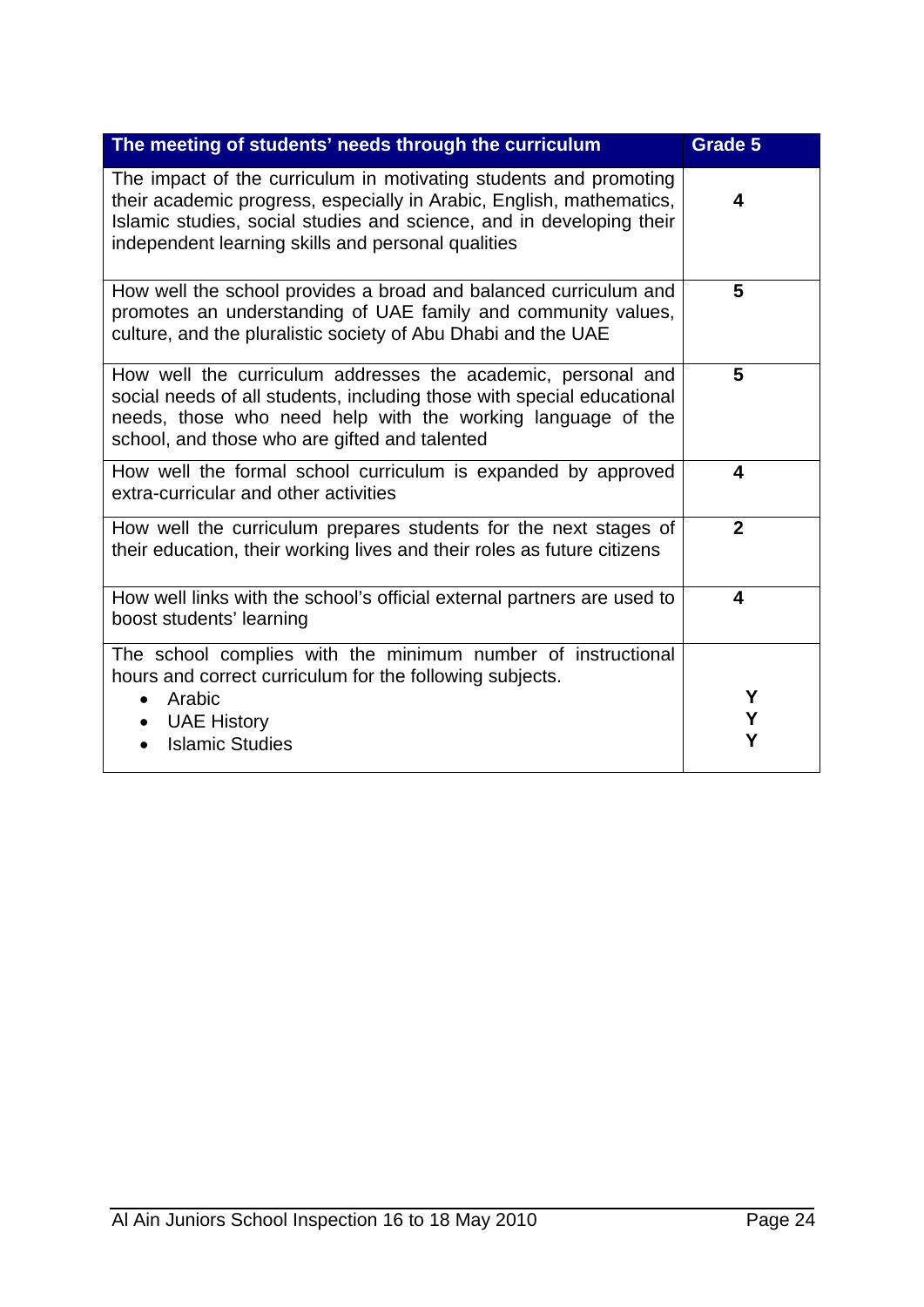| The protection, care, guidance and support of students                                                                                                                                                                                                                                                                                                                                                                         | Grade 3          |
|--------------------------------------------------------------------------------------------------------------------------------------------------------------------------------------------------------------------------------------------------------------------------------------------------------------------------------------------------------------------------------------------------------------------------------|------------------|
| The extent to which your school has a positive ethos towards the<br>care of its students and that there is an effective pastoral system for<br>providing support which sustains students' academic progress and<br>personal development                                                                                                                                                                                        | 3                |
| The extent to which the school provides a safe environment for its<br>students – for example, by making reasonable, recorded checks or<br>the moral character of all those involved in a school – proprietor.<br>headteacher, governors, visitors to the school and staff or<br>appointment and at regular times thereafter and providing cleat<br>guidance on what to do if there is evidence of suspected or actual<br>abuse | 3                |
| Whether the school maintains a central register listing all adults<br>involved in a school which records names, addresses, qualifications.<br>medical fitness, right to teach in the UAE and confirmation that mora<br>fitness checks have been carried out. Grade to reflect quality                                                                                                                                          | 3                |
| Whether the school is diligent in protecting students from bullying.<br>intimidation, violence and threats from any source and has an<br>appropriate procedure if there is evidence of any of these or any are<br>suspected                                                                                                                                                                                                    | Υ                |
| How well the school maintains an admissions register and register of<br>daily attendance which notes any absence and the reasons for them.<br>and follows up unexplained absences                                                                                                                                                                                                                                              | 3                |
| The extent to which rewards and sanctions, including exclusions, are<br>fair and based upon clear principles and practices that are followed<br>by staff                                                                                                                                                                                                                                                                       | 3                |
| Whether corporal punishment is forbidden                                                                                                                                                                                                                                                                                                                                                                                       | Υ                |
| The quality of first aid facilities and arrangements for the storage and<br>dispensing of medicines                                                                                                                                                                                                                                                                                                                            | $\boldsymbol{2}$ |
| The quality of guidance to students when they make choices about<br>the courses they will study and their post-school destinations                                                                                                                                                                                                                                                                                             | 3                |
| There is a prayer room for Muslim students                                                                                                                                                                                                                                                                                                                                                                                     | Y                |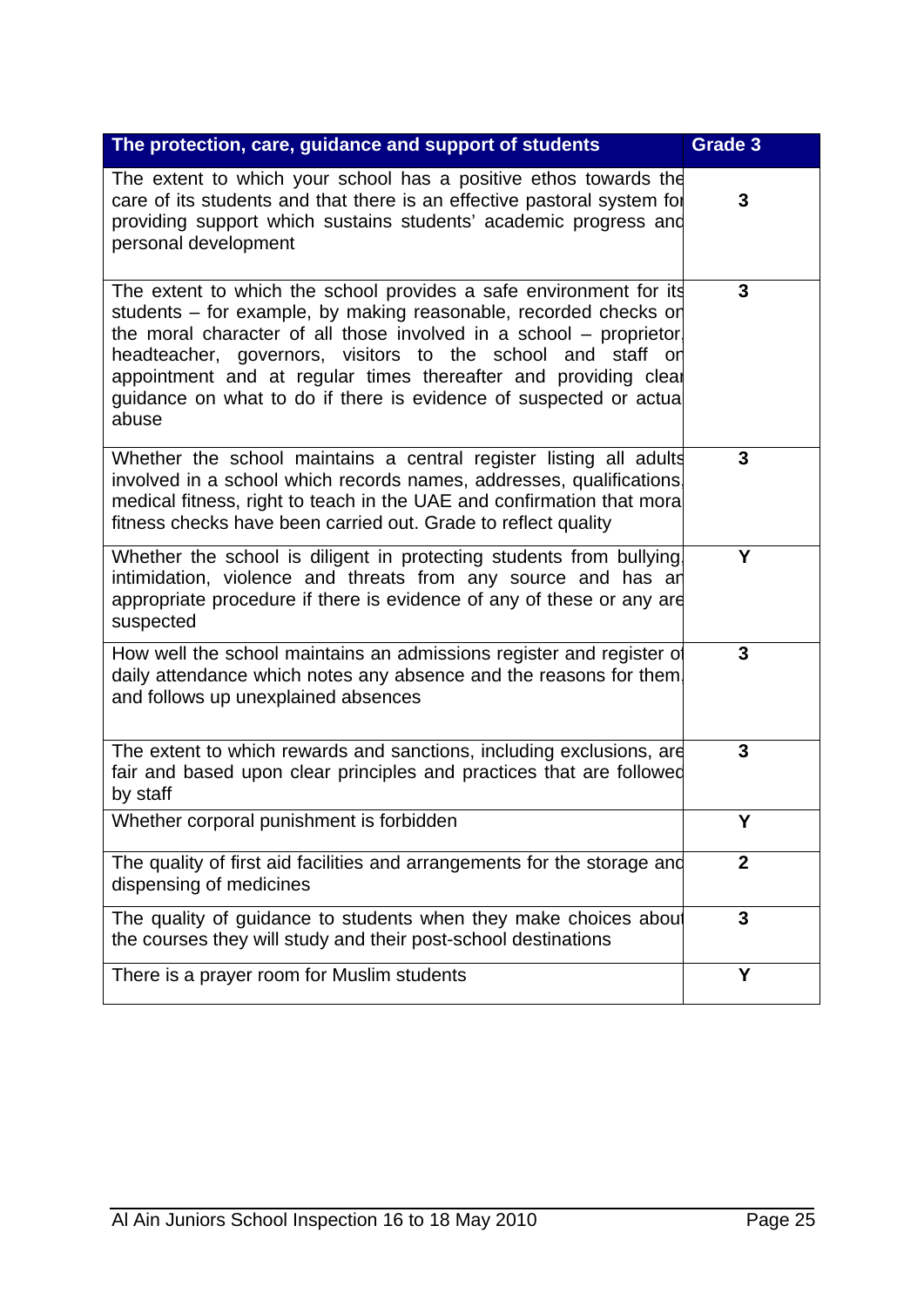| The quality of the school's buildings and premises                                                                                                      | Grade 5 |
|---------------------------------------------------------------------------------------------------------------------------------------------------------|---------|
| The extent to which premises and buildings reflect good health and<br>safety practice therefore ensuring that the school is safe and fit for<br>purpose | 5       |
| The extent to which there is good security to prevent intruders<br>gaining access                                                                       | າ       |
| The extent to which rooms and other parts of the accommodation are<br>of sufficient size and quality to permit a good standard of education             | 5       |

| The school's resources to support its aims                             | Grade 5 |
|------------------------------------------------------------------------|---------|
| The extent to which the quality, quantity and range of resources       | 5       |
| generally support the curriculum offered by the school                 |         |
| The extent to which the teaching and other staff are sufficient in     | 3       |
| number, qualifications and competence to run the courses for which     |         |
| the school is licensed                                                 |         |
| The adequacy of the school's stock of modern technological             | 5       |
| equipment and other material resources                                 |         |
| Whether supplies and facilities conform to specifications, including   | Υ       |
| health and safety considerations, and are regularly checked            |         |
| Whether all electrical and other equipment is regularly tested and     | Υ       |
| maintained in safe working condition                                   |         |
| Whether clear procedures exist for the safe use and storage of         | Y       |
| potentially dangerous substances and equipment                         |         |
| Whether all school transport is maintained to the highest standards of | γ       |
| safety and reliability                                                 |         |
| Whether processes for storage, preparation and consumption of food     | Y       |
| are hygienic and healthy                                               |         |
| Whether key staff are designated to hold responsibility for all health | Υ       |
| and safety matters in relation to facilities                           |         |